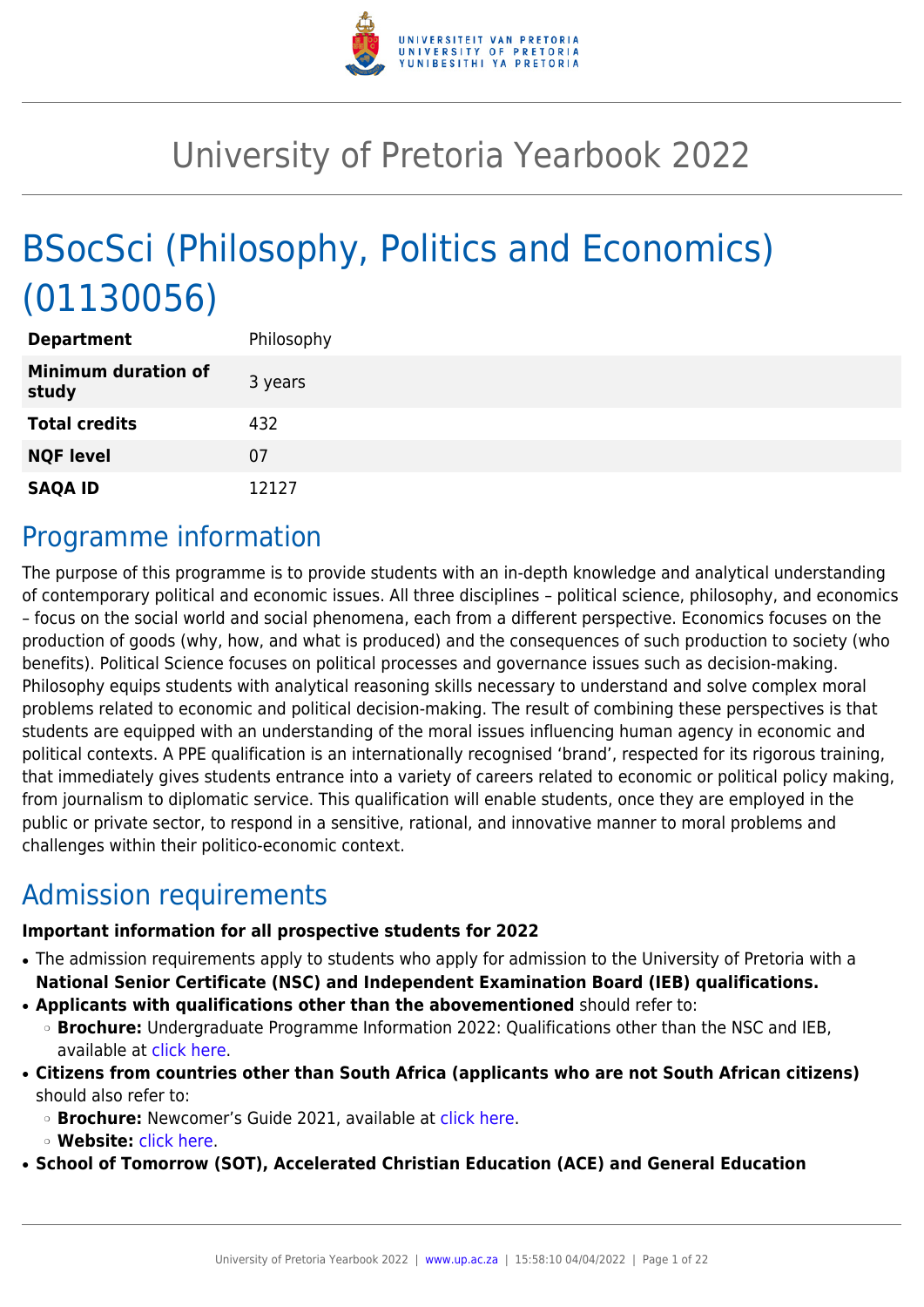

**Development Test (GED):** The University of Pretoria no longer accepts qualifications awarded by these institutions.

● **National Certificate (Vocational) (NCV) Level 4:** The University of Pretoria may consider NCV candidates, provided they meet the exemption for bachelor's status criteria and the programme requirements.

#### **Transferring students**

A transferring student is a student who, at the time of application for a degree programme at the University of Pretoria (UP) –

• is a registered student at another tertiary institution, or was previously registered at another tertiary institution and did not complete the programme enrolled for at that institution, and is not currently enrolled at a tertiary institution, or has completed studies at another tertiary institution, but is not currently enrolled at a tertiary institution, or has started with tertiary studies at UP, then moved to another tertiary institution and wants to be readmitted at UP.

A transferring student will be considered for admission based on

- an NSC or equivalent qualification with exemption to bachelor's or diploma studies (whichever is applicable); and meeting the minimum faculty-specific subject requirements at NSC or tertiary level; or having completed a higher certificate at a tertiary institution with faculty-specific subjects/modules passed (equal to or more than 50%), as well as complying with faculty rules on admission;
- previous academic performance (must have passed all modules registered for up to the closing date of application ) or as per faculty regulation/promotion requirements;
- a certificate of good conduct.

**Note:** Students who have been dismissed at the previous institution due to poor academic performance, will not be considered for admission to UP.

#### **Returning students**

A returning student is a student who, at the time of application for a degree programme –

• is a registered student at UP, and wants to transfer to another degree at UP, or was previously registered at UP and did not complete the programme enrolled for, and did not enrol at another tertiary institution in the meantime (including students who applied for leave of absence), or has completed studies at UP, but is not currently enrolled or was not enrolled at another tertiary institution after graduation.

A returning student will be considered for admission based on

- an NSC or equivalent qualification with exemption to bachelor's or diploma studies (whichever is applicable); and meeting the minimum faculty-specific subject requirements at NSC or tertiary level; or previous academic performance (should have a cumulative weighted average of at least 50% for the programme enrolled for);
- having applied for and was granted leave of absence.

**Note:** Students who have been excluded/dismissed from a faculty due to poor academic performance may be considered for admission to another programme at UP. The Admissions Committee may consider such students if they were not dismissed more than twice. Only ONE transfer between UP faculties will be allowed, and a maximum of two (2) transfers within a faculty.

#### **Important faculty-specific information on undergraduate programmes for 2022**

- The closing date is an administrative admission guideline for non-selection programmes. Once a non-selection programme is full and has reached the institutional targets, then that programme will be closed for further admissions, irrespective of the closing date. However, if the institutional targets have not been met by the closing date, then that programme will remain open for admissions until the institutional targets are met.
- Life Orientation is excluded when calculating the APS.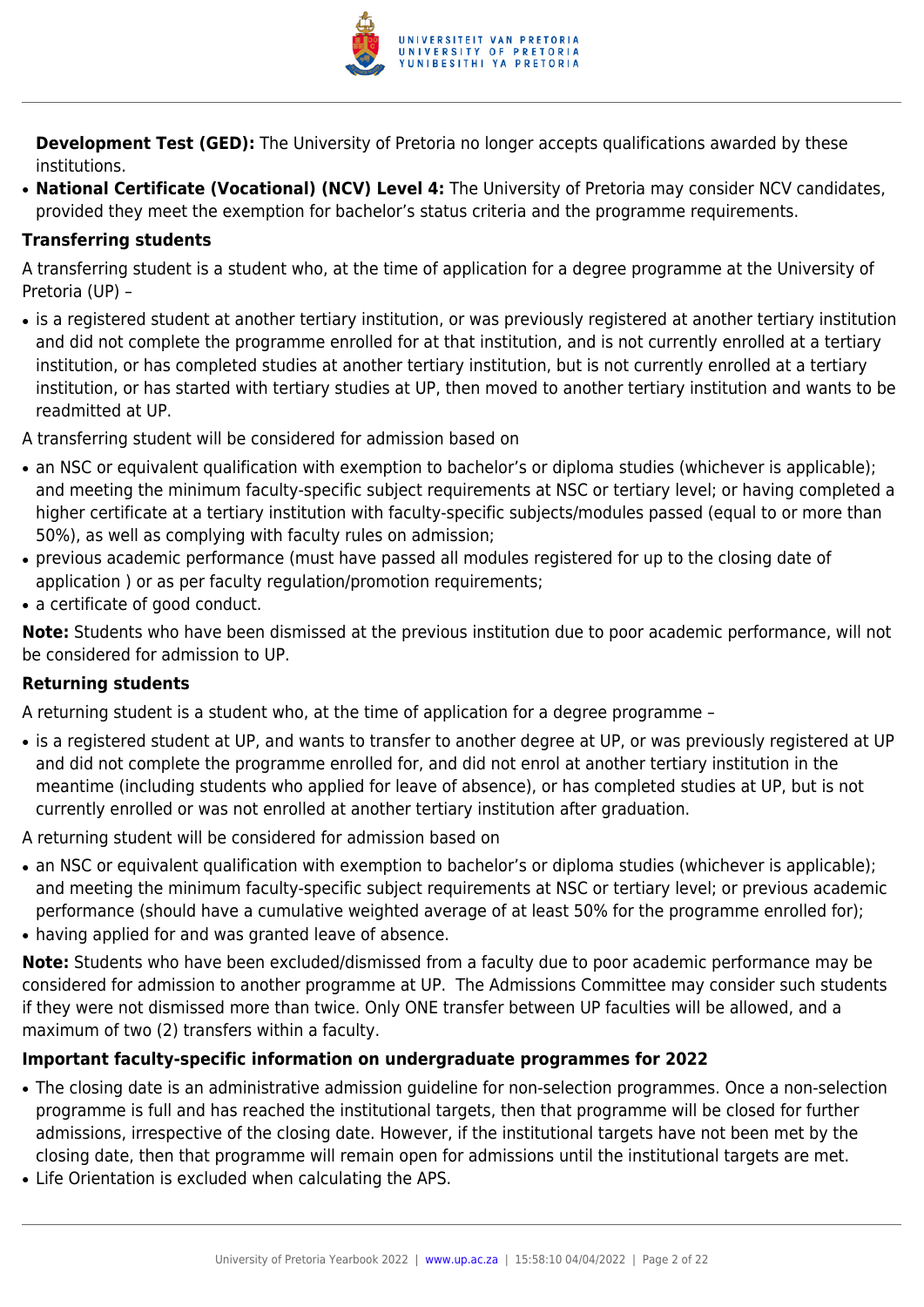

- Faculty Yearbooks: [click here](http://www.up.ac.za/yearbooks/home).
- All modules (excluding foreign language modules) will only be presented in English, as English is the language of tuition, communication and correspondence.

#### **1. You will be considered for conditional admission if space allows, and if you:**

- are a Grade 11 applicant (with an APS of 32 or more excluding Life Orientation), please submit your final Grade 11 examination results, and have a National Senior Certificate (NSC) with university endorsement or an equivalent qualification; OR
- are transferring from other recognised institutions to the University of Pretoria; OR
- are a graduate or have graduate status from another recognised tertiary institution; OR
- are a graduate of another Faculty at the University of Pretoria; AND
- comply with the minimum subject requirements and achievement levels, as well as the APS requirements of specific programmes.

If you are an applicant from a country other than South Africa, please apply for conditional admission based on your final results equivalent to Grade 11. Final admission is based on the qualification equivalent to the NSC.

#### **2. You will be considered for final admission to degree studies if space allows, and if you:**

- have a National Senior Certificate (NSC) or equivalent qualification with admission to bachelor's degree studies, and comply with the minimum subject requirements as well as the APS requirements of your chosen programme; OR
- are a student transferring from another recognised tertiary institution and comply with the programme requirements; OR
- have graduate status from another recognised tertiary institution or are a graduate of another Faculty at the University of Pretoria.

If you are a citizen from a country other than South Africa or are a student with other qualifications equivalent to the NSC (including school qualifications from other countries, eg Spain, New Zealand, etc), you must obtain a Complete Exemption Certificate or a Foreign Conditional Exemption Certificate based on your international ('foreign') qualifications. Certificates can only be obtained from Universities South Africa (USAf) at [click here](http://www.mb.usaf.ac.za). In addition, these candidates must meet the relevant programme admission requirements.

#### **University of Pretoria website: [click here](http://www.up.ac.za/faculty-of-humanities)**

| <b>Minimum requirements</b><br><b>Achievement level</b>                                  |                    |                          |                                      |
|------------------------------------------------------------------------------------------|--------------------|--------------------------|--------------------------------------|
| <b>English Home</b><br><b>Language or English</b><br><b>First Additional</b><br>Language | <b>Mathematics</b> | <b>APS</b><br>(Grade 11) | <b>APS</b><br>(NSC/IEB<br>completed) |
| 5                                                                                        | 5                  | 32                       | 32                                   |

\* To retain admission, you must obtain an APS of at least 32 in the NSC.

\* Students interested in the BSocSci(PPE) programme not complying with the 5 in Mathematics for the programme, but with an APS of 32, a 4 in Mathematics and a 5 in English, may be admitted into another degree for first year. If they register for STK 113 and 123 in their first year of study, and they pass each of these with 60%, they will however then have the option to apply for an internal transfer to the BSocSci(PPE) in their second year of study.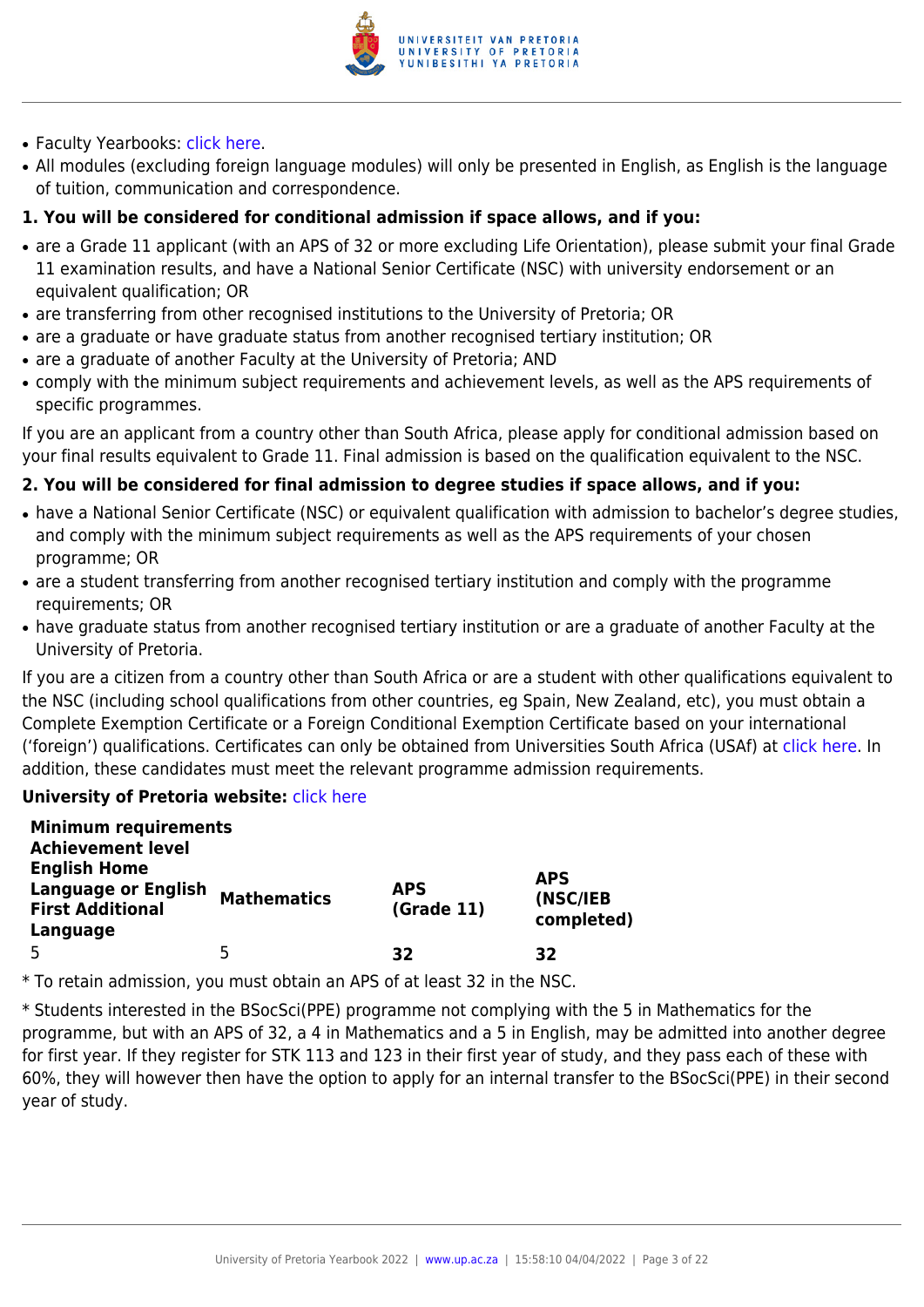

# Other programme-specific information

- The ALL modules are excluded due to the high AP Score (32) required.
- Students who consider doing an honours degree in Economics should consult the student administration of EMS to determine which additional modules they should include in their study programme in order to meet the entry requirements for BComHons in Economics.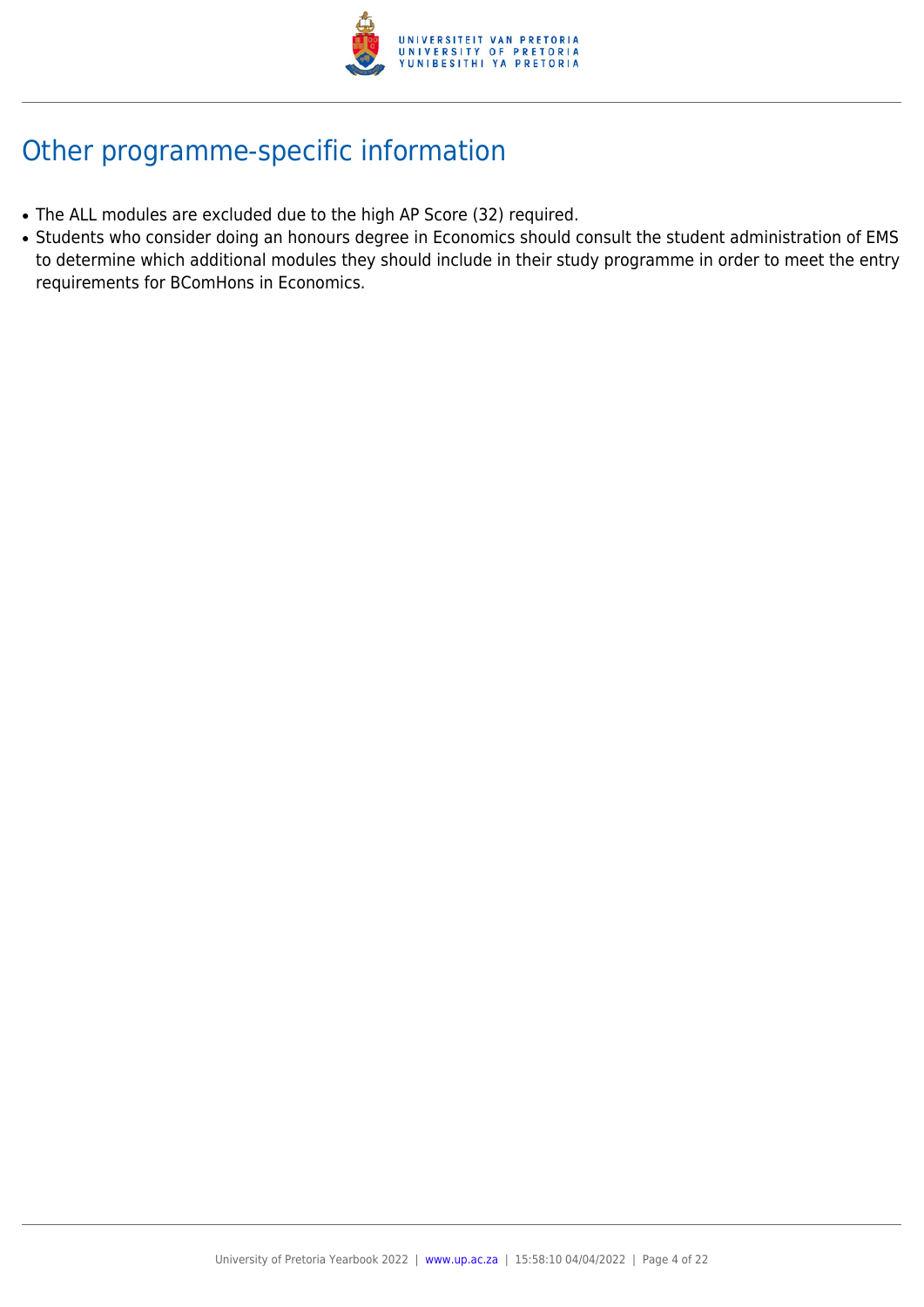

# Curriculum: Year 1

#### **Minimum credits: 120**

#### **Elective modules: Year 1**

It is compulsory that students also select, in addition to the subjects on the fixed curriculum, any TWO semester modules (one per semester) from the same discipline at year level 1 to the credit value of at least **20 credits** (if selected from Economic and Management Sciences) or **24 credits** (if selected from Humanities).

#### **Statistics Modules**

#### 1. **Students who achieved level 5 in Mathematics at Matric level:**

- STK 110 and STC 122 are compulsory.
- Students are required to pass STK 110 at 60% in order to continue with STC 122.
- 2. **Transferring students who achieved level 4 in Mathematics at Matric level and have passed STK 113 and 123 with 60% on each module:**
- STK 121 and STC 122 are compulsory.
- Students are required to pass STK 121 at 60% in order to continue with STC 122.

### **Fundamental modules**

#### **Academic information management 111 (AIM 111)**

| <b>Module credits</b>         | 4.00                                                                                                                                                                                                                                                                                                                          |  |
|-------------------------------|-------------------------------------------------------------------------------------------------------------------------------------------------------------------------------------------------------------------------------------------------------------------------------------------------------------------------------|--|
| <b>NQF Level</b>              | 05                                                                                                                                                                                                                                                                                                                            |  |
| Service modules               | Faculty of Engineering, Built Environment and Information Technology<br><b>Faculty of Education</b><br>Faculty of Economic and Management Sciences<br><b>Faculty of Humanities</b><br>Faculty of Law<br><b>Faculty of Health Sciences</b><br>Faculty of Natural and Agricultural Sciences<br>Faculty of Theology and Religion |  |
| <b>Prerequisites</b>          | No prerequisites.                                                                                                                                                                                                                                                                                                             |  |
| <b>Contact time</b>           | 2 lectures per week                                                                                                                                                                                                                                                                                                           |  |
| <b>Language of tuition</b>    | Module is presented in English                                                                                                                                                                                                                                                                                                |  |
| <b>Department</b>             | <b>Information Science</b>                                                                                                                                                                                                                                                                                                    |  |
| <b>Period of presentation</b> | Semester 1                                                                                                                                                                                                                                                                                                                    |  |

#### **Module content**

Find, evaluate, process, manage and present information resources for academic purposes using appropriate technology.

#### **Academic information management 121 (AIM 121)**

**Module credits** 4.00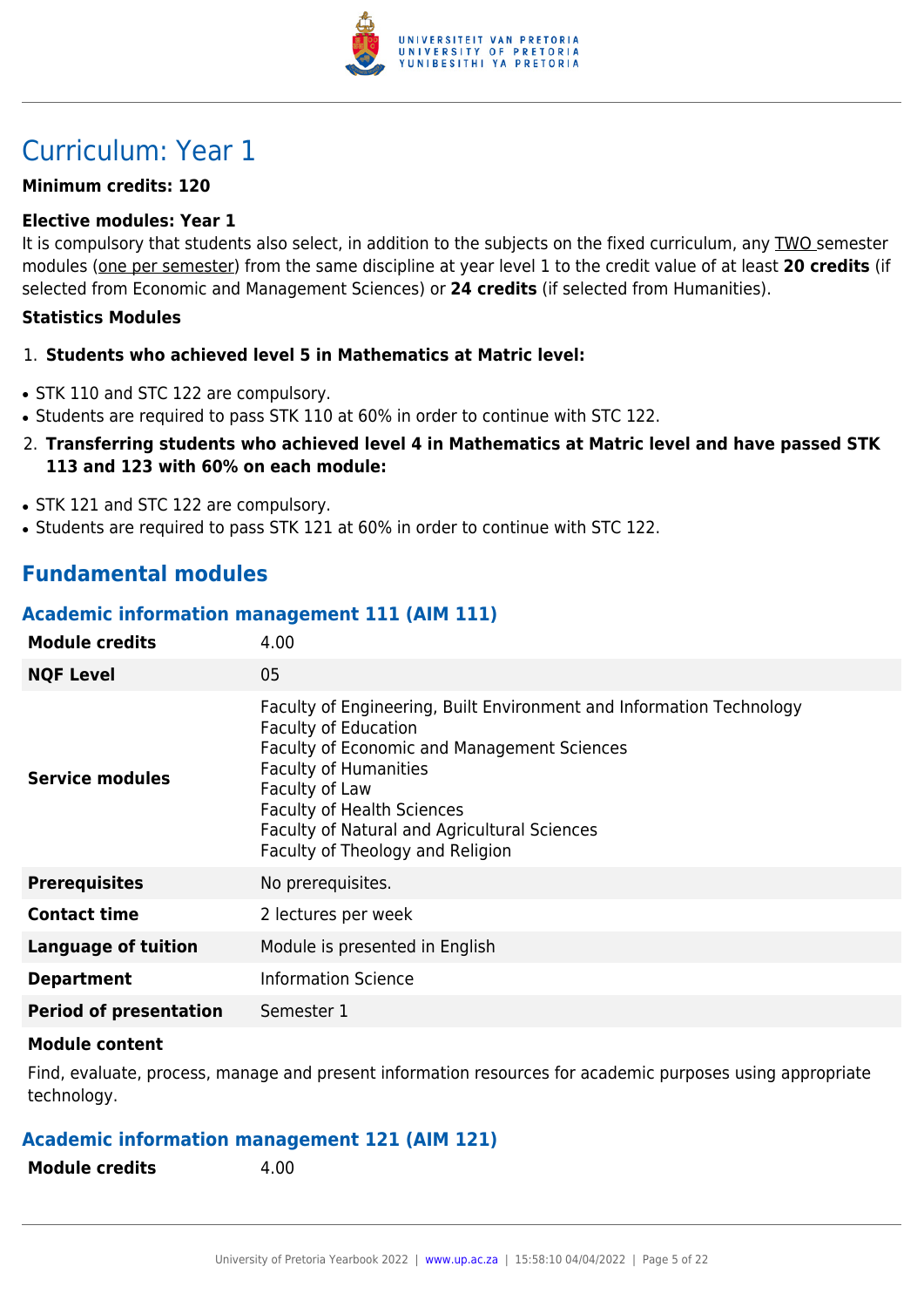

| <b>NQF Level</b>              | 05                                                                                                                                                                                                                                                                                                                                                                    |
|-------------------------------|-----------------------------------------------------------------------------------------------------------------------------------------------------------------------------------------------------------------------------------------------------------------------------------------------------------------------------------------------------------------------|
| Service modules               | Faculty of Engineering, Built Environment and Information Technology<br><b>Faculty of Education</b><br>Faculty of Economic and Management Sciences<br><b>Faculty of Humanities</b><br>Faculty of Law<br><b>Faculty of Health Sciences</b><br>Faculty of Natural and Agricultural Sciences<br>Faculty of Theology and Religion<br><b>Faculty of Veterinary Science</b> |
| <b>Prerequisites</b>          | No prerequisites.                                                                                                                                                                                                                                                                                                                                                     |
| <b>Contact time</b>           | 2 lectures per week                                                                                                                                                                                                                                                                                                                                                   |
| <b>Language of tuition</b>    | Module is presented in English                                                                                                                                                                                                                                                                                                                                        |
| <b>Department</b>             | <b>Informatics</b>                                                                                                                                                                                                                                                                                                                                                    |
| <b>Period of presentation</b> | Semester 2                                                                                                                                                                                                                                                                                                                                                            |
|                               |                                                                                                                                                                                                                                                                                                                                                                       |

Apply effective search strategies in different technological environments. Demonstrate the ethical and fair use of information resources. Integrate 21st-century communications into the management of academic information.

### **Academic orientation 101 (UPO 101)**

| <b>Module credits</b>         | 0.00                           |
|-------------------------------|--------------------------------|
| <b>NQF Level</b>              | 00                             |
| <b>Prerequisites</b>          | No prerequisites.              |
| <b>Language of tuition</b>    | Module is presented in English |
| <b>Department</b>             | <b>Humanities Deans Office</b> |
| <b>Period of presentation</b> | Year                           |

## **Core modules**

#### **Economics 110 (EKN 110)**

| <b>Module credits</b>      | 10.00                                                                                                                                                                               |
|----------------------------|-------------------------------------------------------------------------------------------------------------------------------------------------------------------------------------|
| <b>NQF Level</b>           | 05                                                                                                                                                                                  |
| <b>Service modules</b>     | Faculty of Engineering, Built Environment and Information Technology<br><b>Faculty of Education</b><br><b>Faculty of Humanities</b><br>Faculty of Natural and Agricultural Sciences |
| <b>Prerequisites</b>       | No prerequisites.                                                                                                                                                                   |
| <b>Contact time</b>        | 1 discussion class per week, 2 lectures per week                                                                                                                                    |
| <b>Language of tuition</b> | Module is presented in English                                                                                                                                                      |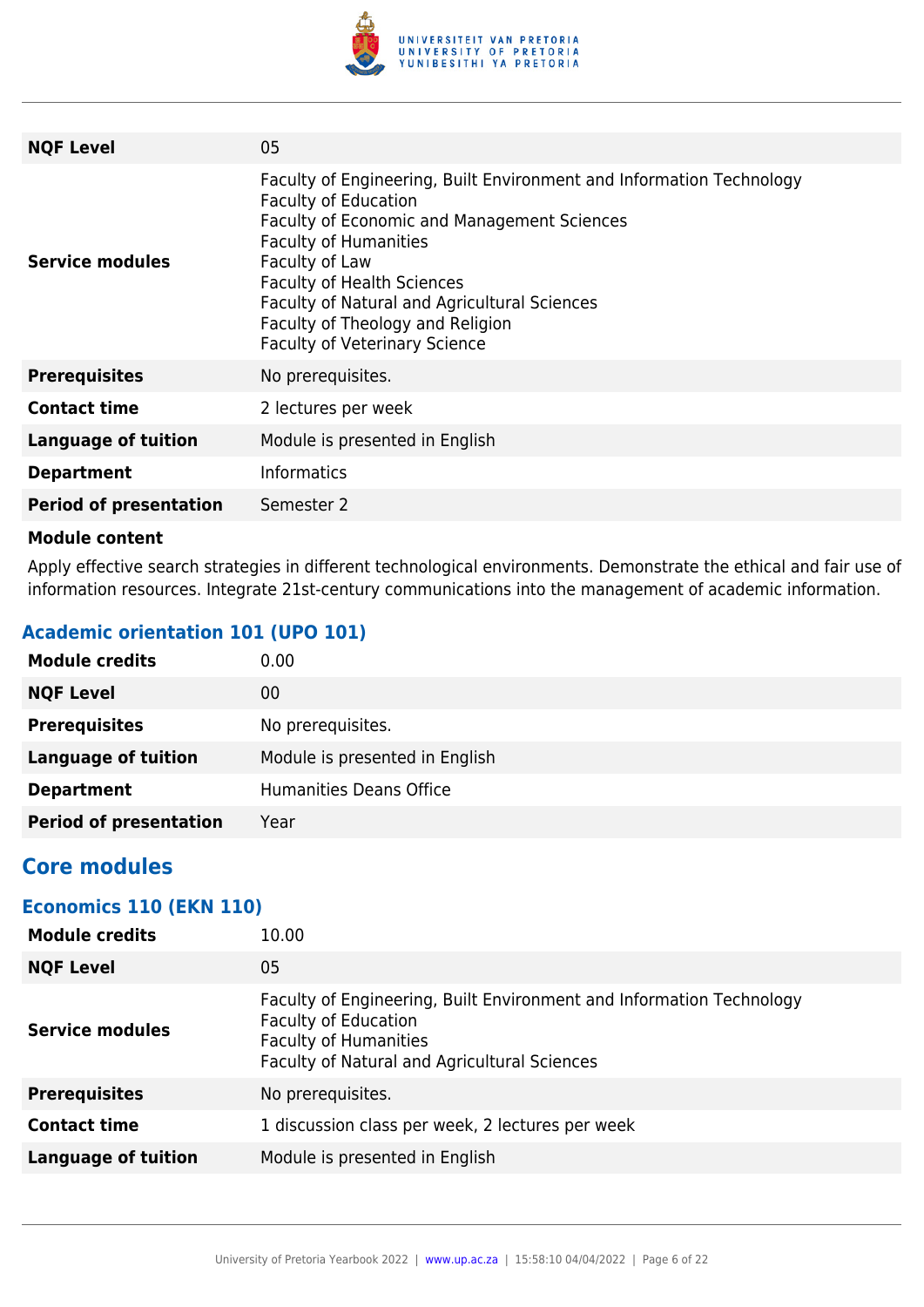

#### **Department** Economics

**Period of presentation** Semester 1

#### **Module content**

This module deals with the core principles of economics. A distinction between macroeconomics and microeconomics is made. A discussion of the market system and circular flow of goods, services and money is followed by a section dealing with microeconomic principles, including demand and supply analysis, consumer behaviour and utility maximisation, production and the costs thereof, and the different market models and firm behaviour. Labour market institutions and issues, wage determination, as well as income inequality and poverty are also addressed. A section of money, banking, interest rates and monetary policy concludes the course.

#### **Economics 120 (EKN 120)**

| <b>Module credits</b>         | 10.00                                                                                                                                                                               |
|-------------------------------|-------------------------------------------------------------------------------------------------------------------------------------------------------------------------------------|
| <b>NQF Level</b>              | 05                                                                                                                                                                                  |
| Service modules               | Faculty of Engineering, Built Environment and Information Technology<br><b>Faculty of Education</b><br><b>Faculty of Humanities</b><br>Faculty of Natural and Agricultural Sciences |
| <b>Prerequisites</b>          | EKN 110 GS or EKN 113 GS and at least 4 (50-59%) in Mathematics in the Grade<br>12 examination or 60% in STK 113 and concurrently registered for STK 123                            |
| <b>Contact time</b>           | 1 discussion class per week, 2 lectures per week                                                                                                                                    |
| <b>Language of tuition</b>    | Module is presented in English                                                                                                                                                      |
| <b>Department</b>             | Economics                                                                                                                                                                           |
| <b>Period of presentation</b> | Semester 2                                                                                                                                                                          |
|                               |                                                                                                                                                                                     |

#### **Module content**

This module deals with the core principles of economics, especially macroeconomic measurement the private and public sectors of the South African economy receive attention, while basic macroeconomic relationships and the measurement of domestic output and national income are discussed. Aggregate demand and supply analysis stands core to this course which is also used to introduce students to the analysis of economic growth, unemployment and inflation. The microeconomics of government is addressed in a separate section, followed by a section on international economics, focusing on international trade, exchange rates and the balance of payments. The economics of developing countries and South Africa in the global economy conclude the course.

| <b>Module credits</b>  | 12.00                                                                                  |
|------------------------|----------------------------------------------------------------------------------------|
| <b>NQF Level</b>       | 05                                                                                     |
| <b>Service modules</b> | Faculty of Engineering, Built Environment and Information Technology<br>Faculty of Law |
| <b>Prerequisites</b>   | No prerequisites.                                                                      |
| <b>Contact time</b>    | 1 discussion class per week, 3 lectures per week                                       |

#### **Philosophy 110 (FIL 110)**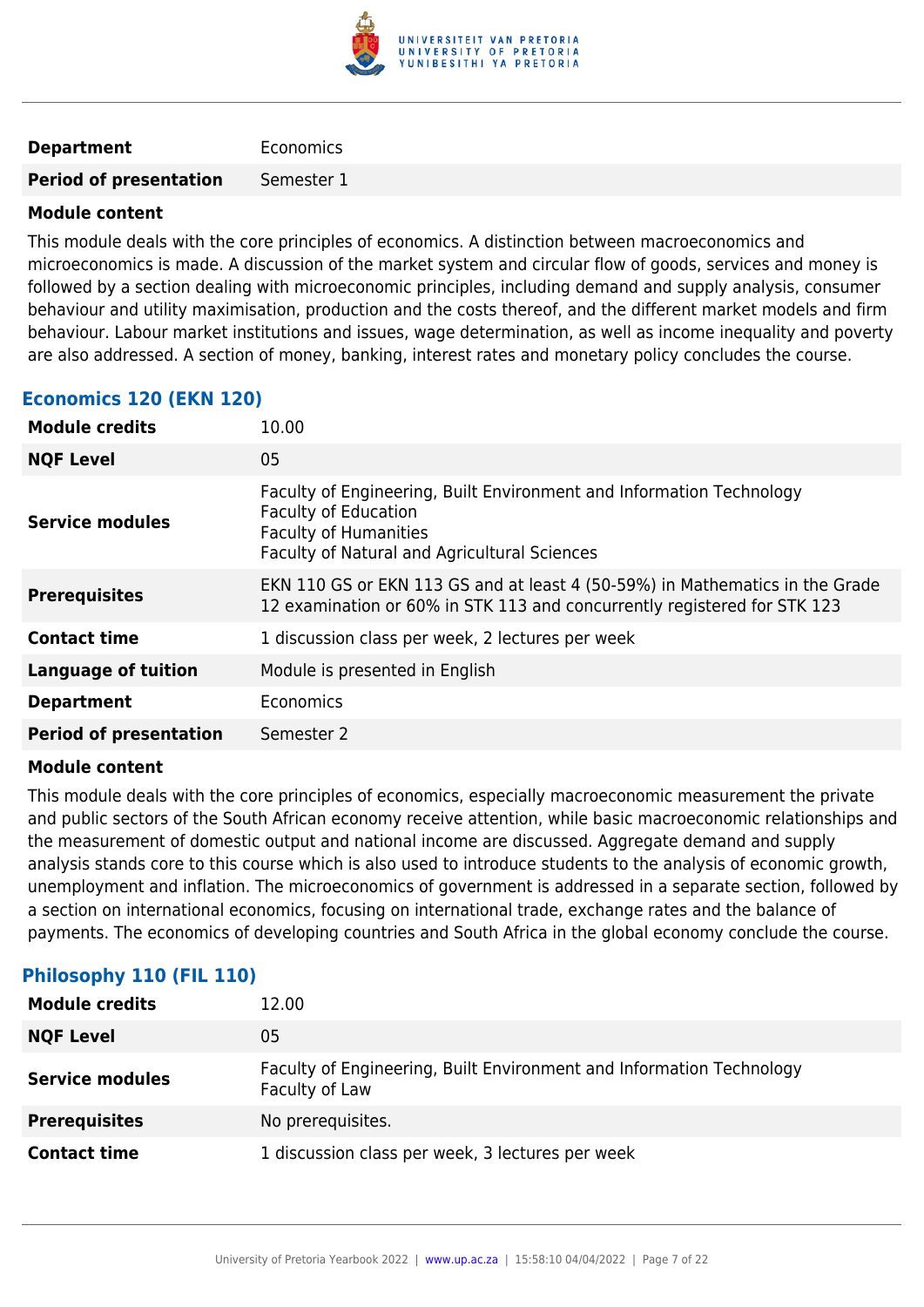

| Language of tuition           | Module is presented in English |
|-------------------------------|--------------------------------|
| <b>Department</b>             | Philosophy                     |
| <b>Period of presentation</b> | Semester 1                     |
|                               |                                |

Introduction to Philosophy

The two semester modules at first-year level introduce students to four main subfields of philosophy, namely metaphysics, epistemology, political philosophy and ethics. This module introduces students to two of these subfields, namely epistemology and metaphysics with reference to the work of a range of scholars from Africa and the rest of the Global South as well as from Asia and the West. Students will become acquainted with the nature of philosophical reflection by exploring a number of classical philosophical themes in each subfield. Throughout the module there is an emphasis on developing those critical thinking, reading and writing skills that are required in Philosophy, while students become acquainted with the power of critique as judgment and discernment.

| <b>Module credits</b>         | 12.00                                                                                  |
|-------------------------------|----------------------------------------------------------------------------------------|
| <b>NQF Level</b>              | 05                                                                                     |
| <b>Service modules</b>        | Faculty of Engineering, Built Environment and Information Technology<br>Faculty of Law |
| <b>Prerequisites</b>          | No prerequisites.                                                                      |
| <b>Contact time</b>           | 1 discussion class per week, 3 lectures per week                                       |
| <b>Language of tuition</b>    | Module is presented in English                                                         |
| <b>Department</b>             | Philosophy                                                                             |
| <b>Period of presentation</b> | Semester 2                                                                             |

#### **Philosophy 120 (FIL 120)**

#### **Module content**

Introduction to Philosophy

The two semester modules at first-year level introduce students to four main subfields of philosophy, namely metaphysics, epistemology, political philosophy and ethics. This module introduces students to two of these subfields, namely political philosophy and ethics and the emphasis is on texts by African and Western scholars. Students will become acquainted with the nature of philosophical reflection by exploring a number of classical philosophical themes in each subfield. Throughout the module there is an emphasis on developing those critical thinking, reading and writing skills that are required in Philosophy, while students become acquainted with the power of critique as judgment and discernment.

#### **Politics 101 (PTO 101)**

| <b>Module credits</b>  | 24.00                                       |
|------------------------|---------------------------------------------|
| <b>NQF Level</b>       | 05                                          |
| <b>Service modules</b> | Faculty of Economic and Management Sciences |
| <b>Contact time</b>    | 3 lectures per week                         |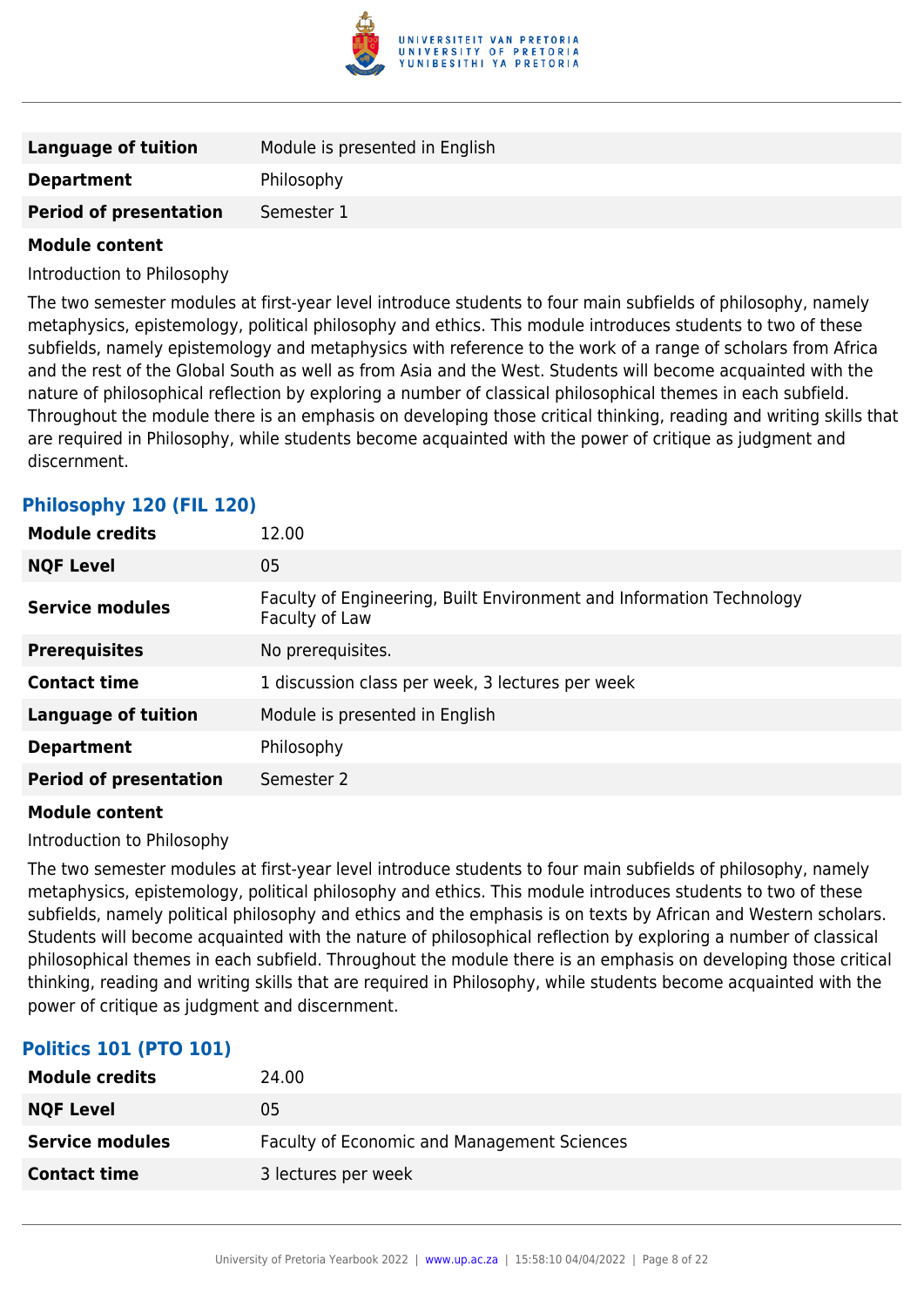

| Language of tuition           | Module is presented in English |
|-------------------------------|--------------------------------|
| <b>Department</b>             | <b>Political Sciences</b>      |
| <b>Period of presentation</b> | Year                           |

An introduction to the study of organised political society at national and international levels with specific reference to political concepts, approaches and methods. The emphasis is on state and governance as frameworks for analysis in light of the salient changes brought about at national and international levels by globalisation. Attention is paid to the corresponding dynamics of regime development, performance and change at national and international levels considering increasing challenges to national sovereignty from within and without states in a context of a growing global agenda dealing with transnational issues and challenges, such as the environment, human rights, development and humanitarian intervention.

| <b>Module credits</b>         | 13.00                                                                                                                                                                                                                                                          |
|-------------------------------|----------------------------------------------------------------------------------------------------------------------------------------------------------------------------------------------------------------------------------------------------------------|
| <b>NQF Level</b>              | 05                                                                                                                                                                                                                                                             |
| <b>Prerequisites</b>          | At least a 60% in STK 110 or an average of 60% for either (1) WST 133, WST 143,<br>WST 153; (2) STK 113, STK 123, STK 121; (3) STK 133, STK 134, STK 121; (4) WST<br>133, WST 143, STK 121 (An aegrotat exam is available to students who obtained<br>50%-59%) |
| <b>Contact time</b>           | 1 practical per week, 1 tutorial per week, 3 lectures per week                                                                                                                                                                                                 |
| <b>Language of tuition</b>    | Module is presented in English                                                                                                                                                                                                                                 |
| <b>Department</b>             | <b>Statistics</b>                                                                                                                                                                                                                                              |
| <b>Period of presentation</b> | Semester 2                                                                                                                                                                                                                                                     |

#### **Statistics 122 (STC 122)**

#### **Module content**

Inferential concepts. Experimental and observational data. Measures of association, uncertainty and goodness of fit. Sampling error and accuracy of estimation. Introduction to linear regression, reduction of variation due to regression. Conditional distributions of residuals. Simulation based inference: conditional means and prediction intervals. Bivariate data visualisation. Supporting mathematical concepts. Statistical concepts are demonstrated and interpreted through practical coding and simulation within a data science framework.

This module is also presented as a summer school for students who initially elected and passed STK 120 with a final mark of at least 60% and then decides to further their studies in statistics as well as for students who achieved a final mark of between 40% - 49% in STC 122 during semester 2.

| <b>Module credits</b> | 13.00 |
|-----------------------|-------|
| <b>NQF Level</b>      | 05    |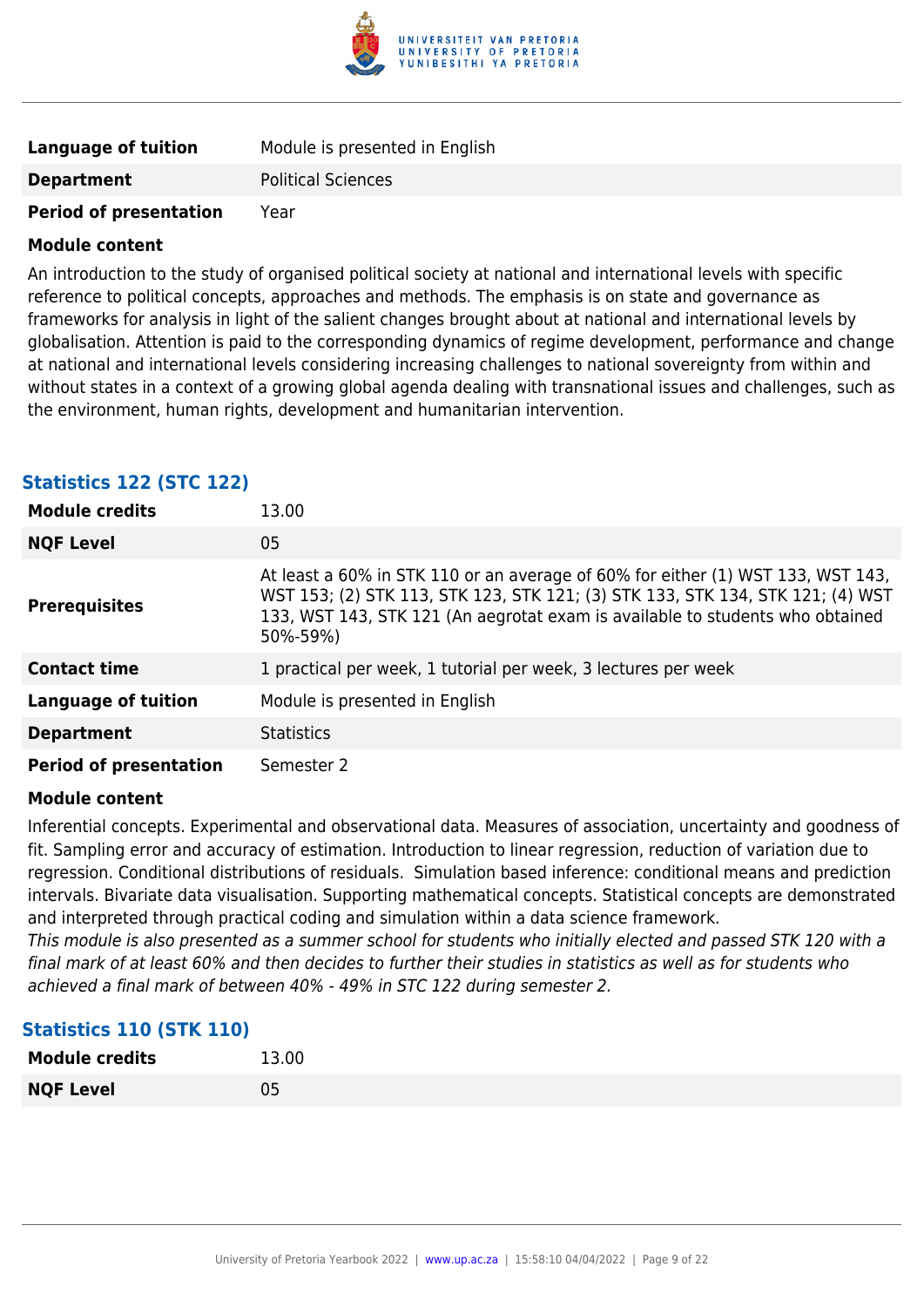

| <b>Service modules</b>        | Faculty of Engineering, Built Environment and Information Technology<br><b>Faculty of Education</b><br><b>Faculty of Humanities</b><br>Faculty of Natural and Agricultural Sciences |
|-------------------------------|-------------------------------------------------------------------------------------------------------------------------------------------------------------------------------------|
| <b>Prerequisites</b>          | At least 5 (60-69%) in Mathematics in the Grade 12 examination. Candidates who<br>do not qualify for STK 110 must register for STK 113 and STK 123                                  |
| <b>Contact time</b>           | 1 practical per week, 1 tutorial per week, 3 lectures per week                                                                                                                      |
| <b>Language of tuition</b>    | Module is presented in English                                                                                                                                                      |
| <b>Department</b>             | <b>Statistics</b>                                                                                                                                                                   |
| <b>Period of presentation</b> | Semester 1                                                                                                                                                                          |

Descriptive statistics:

Sampling and the collection of data; frequency distributions and graphical representations. Descriptive measures of location and dispersion.

Probability and inference:

Introductory probability theory and theoretical distributions. Sampling distributions. Estimation theory and hypothesis testing of sampling averages and proportions (one and two-sample cases). Supporting mathematical concepts. Statistical concepts are demonstrated and interpreted through practical coding and simulation within a data science framework.

| <b>Module credits</b><br>13.00              |                                                                              |
|---------------------------------------------|------------------------------------------------------------------------------|
| <b>NQF Level</b><br>05                      |                                                                              |
| <b>Service modules</b>                      | <b>Faculty of Humanities</b><br>Faculty of Natural and Agricultural Sciences |
| <b>Prerequisites</b><br>GS                  | STK 133 and STK 143 or WST 133 and WST 143 or both STK 113 GS and STK 123    |
| <b>Contact time</b>                         | 1 practical per week, 1 tutorial per week, 3 lectures per week               |
| <b>Language of tuition</b>                  | Module is presented in English                                               |
| <b>Statistics</b><br><b>Department</b>      |                                                                              |
| <b>Period of presentation</b><br>Semester 1 |                                                                              |

### **Statistics 121 (STK 121)**

#### **Module content**

Students can only get credit for one of the following two modules: STK 120 or STK 121.

Analysis of variance, categorical data analysis, distribution-free methods, curve fitting, regression and correlation, the analysis of time series and indices. Statistical and economic applications of quantitative techniques: Systems of linear equations: solving and application. Optimisation, linear functions, non-linear functions. Marginal and total functions. Stochastic and deterministic variables in statistical and economic context: producers' and consumers' surplus. Supporting mathematical concepts. Statistical concepts are illustrated using simulation within a data science framework.

This is a terminating module.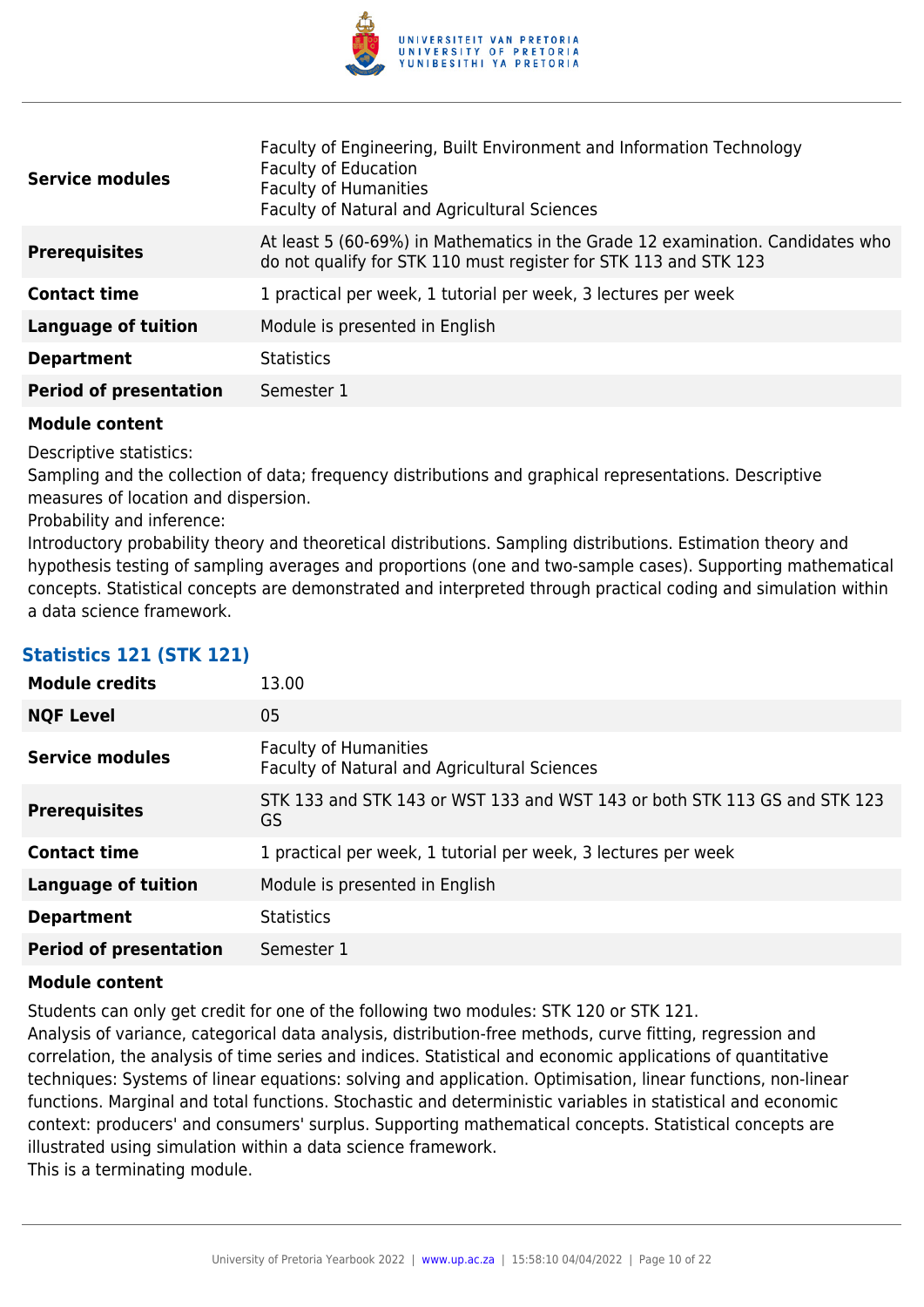

# Curriculum: Year 2

#### **Minimum credits: 152**

Students should choose ONE of the following two sequences of Economics modules in Year 2: EKN 214/234 or EKN 224/244.

Students should choose ONE of the following two sequences of Political Sciences modules in Year 2: IPL 210/220 or STL 210/220.

### **Core modules**

#### **Economics 214 (EKN 214)**

| <b>Module credits</b>         | 16.00                                                                                                                                                                                                                                                              |
|-------------------------------|--------------------------------------------------------------------------------------------------------------------------------------------------------------------------------------------------------------------------------------------------------------------|
| <b>NQF Level</b>              | 06                                                                                                                                                                                                                                                                 |
| <b>Service modules</b>        | Faculty of Engineering, Built Environment and Information Technology<br><b>Faculty of Education</b><br><b>Faculty of Humanities</b><br>Faculty of Natural and Agricultural Sciences                                                                                |
| <b>Prerequisites</b>          | EKN 110 GS & EKN 120 OR EKN 113 GS & EKN 123; & STK 110 GS OR STK 113 &<br>STK 123 & STK 120/121 or concurrently registered for STK 120/121 OR WST 111<br>& WST121 are prerequisites instead of STK 120/121 or WST 111 and concurrently<br>registered for WST 121. |
| <b>Contact time</b>           | 3 lectures per week                                                                                                                                                                                                                                                |
| <b>Language of tuition</b>    | Module is presented in English                                                                                                                                                                                                                                     |
| <b>Department</b>             | Economics                                                                                                                                                                                                                                                          |
| <b>Period of presentation</b> | Semester 1                                                                                                                                                                                                                                                         |
|                               |                                                                                                                                                                                                                                                                    |

#### **Module content**

#### Macroeconomics

From Wall and Bay Street to Diagonal Street: a thorough understanding of the mechanisms and theories explaining the workings of the economy is essential. Macroeconomic insight is provided on the real market, the money market, two market equilibrium, monetarism, growth theory, cyclical analysis, inflation, Keynesian general equilibrium analysis and fiscal and monetary policy issues.

#### **Economics 224 (EKN 224)**

| <b>Module credits</b>  | 16.00                                                                                                       |
|------------------------|-------------------------------------------------------------------------------------------------------------|
| <b>NQF Level</b>       | 06                                                                                                          |
| <b>Service modules</b> | <b>Faculty of Education</b><br><b>Faculty of Humanities</b><br>Faculty of Natural and Agricultural Sciences |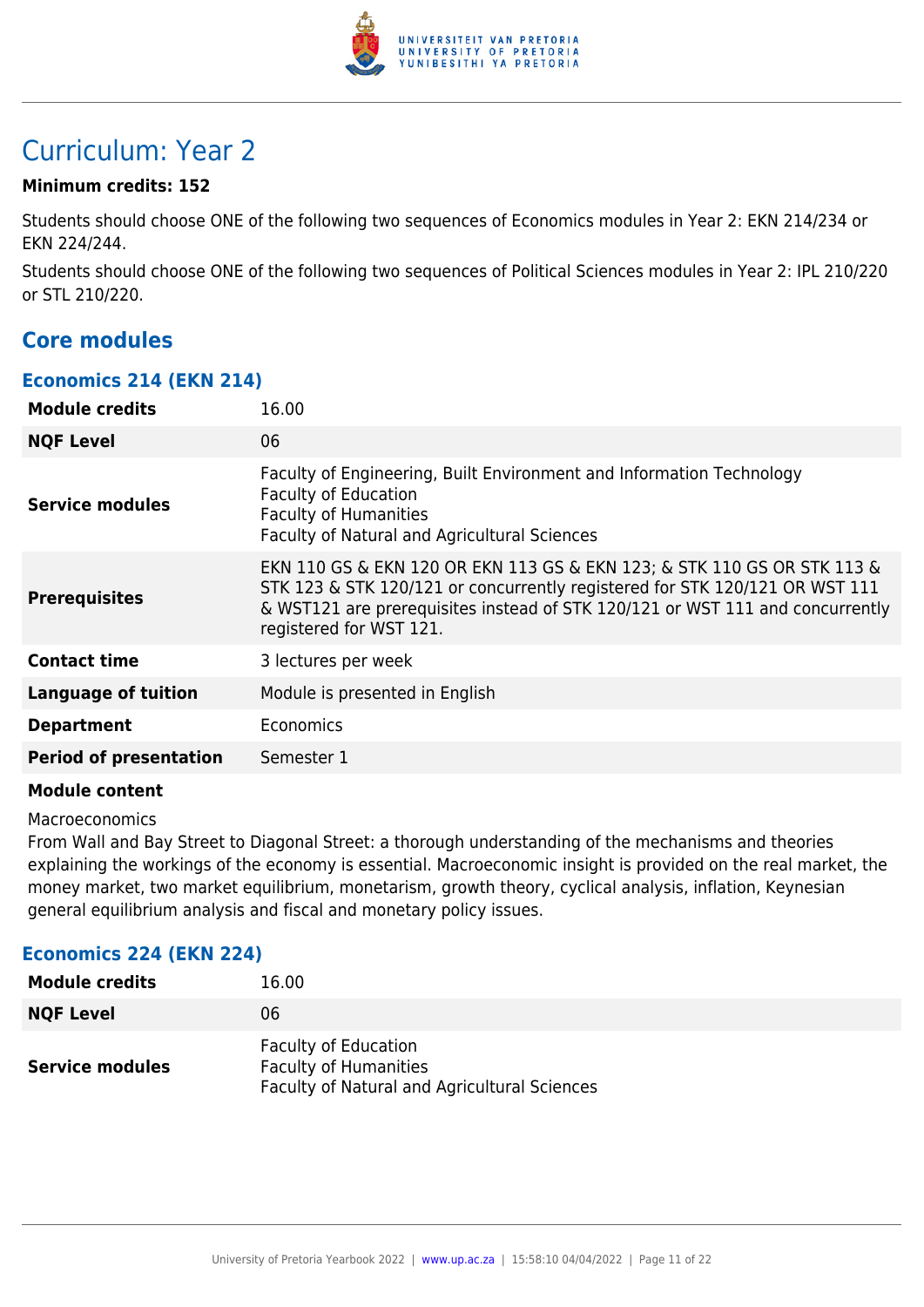

EKN 110 GS & EKN 120 OR EKN 113 GS & EKN 123; & STK 110 GS OR STK 113 &

| <b>Prerequisites</b>          | EKN 110 GS & EKN 120 OR EKN 113 GS & EKN 123; & STK 110 GS OR STK 113 &<br>STK 123 & STK 120/121 or concurrently registered for STK120/121 OR WST 111 &<br>WST121 are prerequisites instead of STK 120/121 or WST 111 and concurrently<br>registered for WST 121. |
|-------------------------------|-------------------------------------------------------------------------------------------------------------------------------------------------------------------------------------------------------------------------------------------------------------------|
| <b>Contact time</b>           | 3 lectures per week                                                                                                                                                                                                                                               |
| <b>Language of tuition</b>    | Module is presented in English                                                                                                                                                                                                                                    |
| <b>Department</b>             | Economics                                                                                                                                                                                                                                                         |
| <b>Period of presentation</b> | Semester 1                                                                                                                                                                                                                                                        |
|                               |                                                                                                                                                                                                                                                                   |

#### **Module content**

Microeconomics

Microeconomic insight is provided into: consumer and producer theory, general microeconomic equilibrium, Pareto-optimality and optimality of the price mechanism, welfare economics, market forms and the production structure of South Africa. Statistic and econometric analysis of microeconomic issues.

| <b>Module credits</b>         | 16.00                                                                                                                                                                               |
|-------------------------------|-------------------------------------------------------------------------------------------------------------------------------------------------------------------------------------|
| <b>NQF Level</b>              | 07                                                                                                                                                                                  |
| <b>Service modules</b>        | Faculty of Engineering, Built Environment and Information Technology<br><b>Faculty of Education</b><br><b>Faculty of Humanities</b><br>Faculty of Natural and Agricultural Sciences |
| <b>Prerequisites</b>          | EKN 214 and STK 120/121 or WST 121 OR concurrently registered for STK<br>120/121 or WST 121.                                                                                        |
| <b>Contact time</b>           | 3 lectures per week                                                                                                                                                                 |
| <b>Language of tuition</b>    | Module is presented in English                                                                                                                                                      |
| <b>Department</b>             | Economics                                                                                                                                                                           |
| <b>Period of presentation</b> | Semester 2                                                                                                                                                                          |
|                               |                                                                                                                                                                                     |

#### **Economics 234 (EKN 234)**

#### **Module content**

#### Macroeconomics

Application of the principles learned in EKN 214 on the world we live in. We look at international markets and dynamic macroeconomic models, and familiarise the students with the current macroeconomic policy debates. We also take a look at the latest macroeconomic research in the world. The course includes topics of the mathematical and econometric analysis of macroeconomic issues.

#### **Economics 244 (EKN 244)**

| <b>Module credits</b>  | 16.00                                                                        |
|------------------------|------------------------------------------------------------------------------|
| <b>NQF Level</b>       | 06                                                                           |
| <b>Service modules</b> | <b>Faculty of Humanities</b><br>Faculty of Natural and Agricultural Sciences |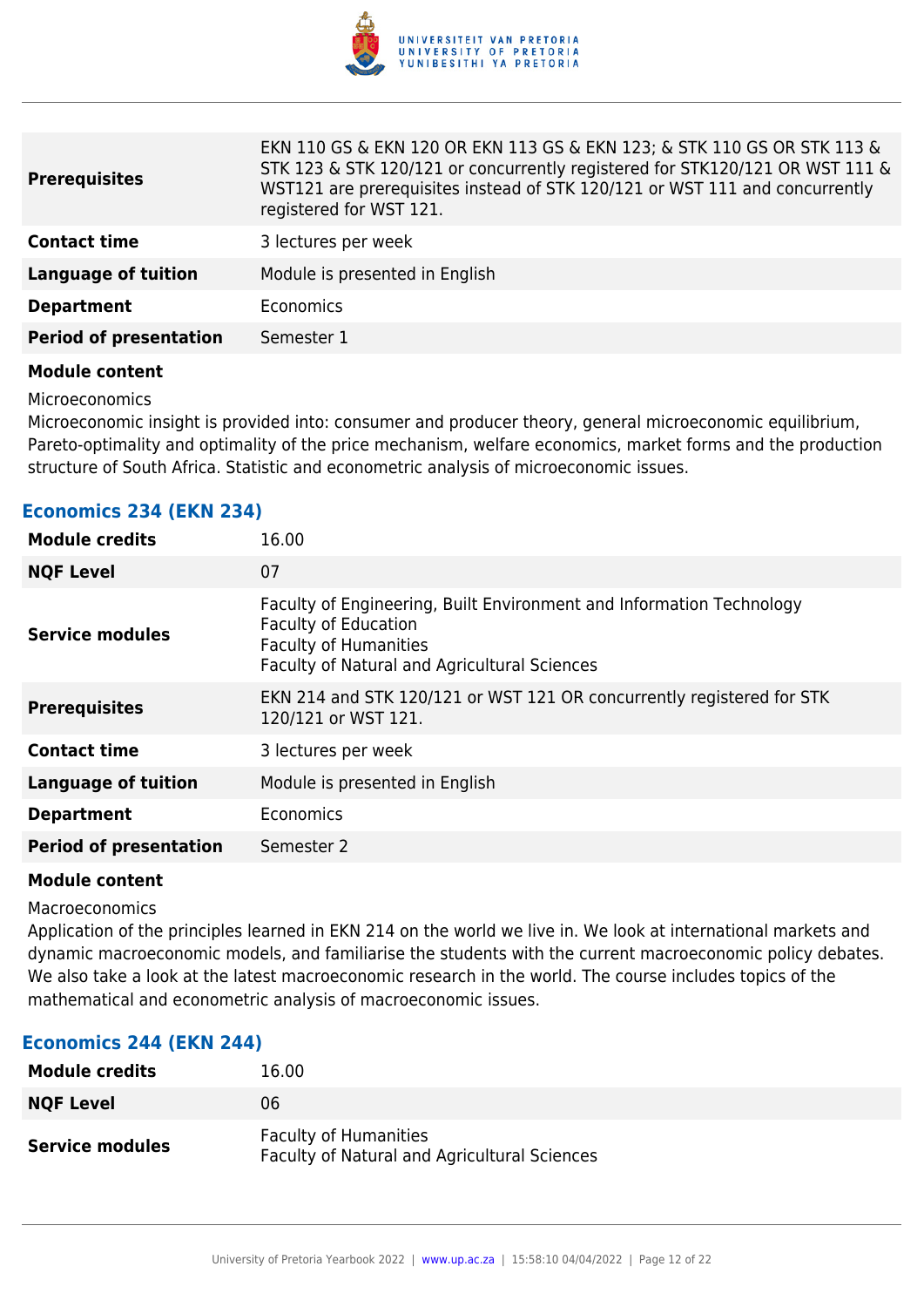

| <b>Prerequisites</b>          | EKN 224 and STK 120/121 or WST 121 OR concurrently registered for STK<br>120/121 or WST 121. |
|-------------------------------|----------------------------------------------------------------------------------------------|
| <b>Contact time</b>           | 3 lectures per week                                                                          |
| Language of tuition           | Module is presented in English                                                               |
| <b>Department</b>             | <b>Economics</b>                                                                             |
| <b>Period of presentation</b> | Semester 2                                                                                   |

#### Microeconomics

From general equilibrium and economic welfare to uncertainty and asymmetric information. In this module we apply the principles learned in EKN 224 on the world around us by looking at the microeconomic principles of labour and capital markets, as well as reasons why the free market system could fail. We touch on the government's role in market failures. The course includes topics of the mathematical and econometric analysis of microeconomic issues.

#### **Contesting modernities 210 (FIL 210)**

| <b>Module credits</b>         | 20.00                                                                |
|-------------------------------|----------------------------------------------------------------------|
| <b>NQF Level</b>              | 06                                                                   |
| <b>Service modules</b>        | Faculty of Engineering, Built Environment and Information Technology |
| <b>Prerequisites</b>          | At least one of FIL 110, 120                                         |
| <b>Contact time</b>           | 1 discussion class per week, 2 lectures per week                     |
| <b>Language of tuition</b>    | Module is presented in English                                       |
| <b>Department</b>             | Philosophy                                                           |
| <b>Period of presentation</b> | Semester 1                                                           |

#### **Module content**

The content of this module engages in the historical emergence of contemporary African philosophy in relation to the Western canon. The first quarter traces the history of modern western philosophy, recounting key positions in epistemology (e.g. Descartes, Kant), metaphysics (e.g. Heidegger, Putnam), ethics (e.g. Bentham, Levinas) and political philosophy (e.g. Rawls, Habermas).The content of the second quarter considers recent works in African philosophy, as critical responses to, but also independent of the Western philosophies, with regard to epistemology (e.g. Menkiti, Ikuenobe), metaphysics (e.g. Mbiti, Ramose), ethics (e.g. Tut, Gyeke) and political philosophy (e.g. Biko, Fanon).

#### **Philosophy in context 220 (FIL 220)**

| <b>Module credits</b>  | 20.00                                                                |
|------------------------|----------------------------------------------------------------------|
| <b>NQF Level</b>       | 06                                                                   |
| <b>Service modules</b> | Faculty of Engineering, Built Environment and Information Technology |
| <b>Prerequisites</b>   | At least one of FIL 110, 120                                         |
| <b>Contact time</b>    | 1 discussion class per week, 2 lectures per week                     |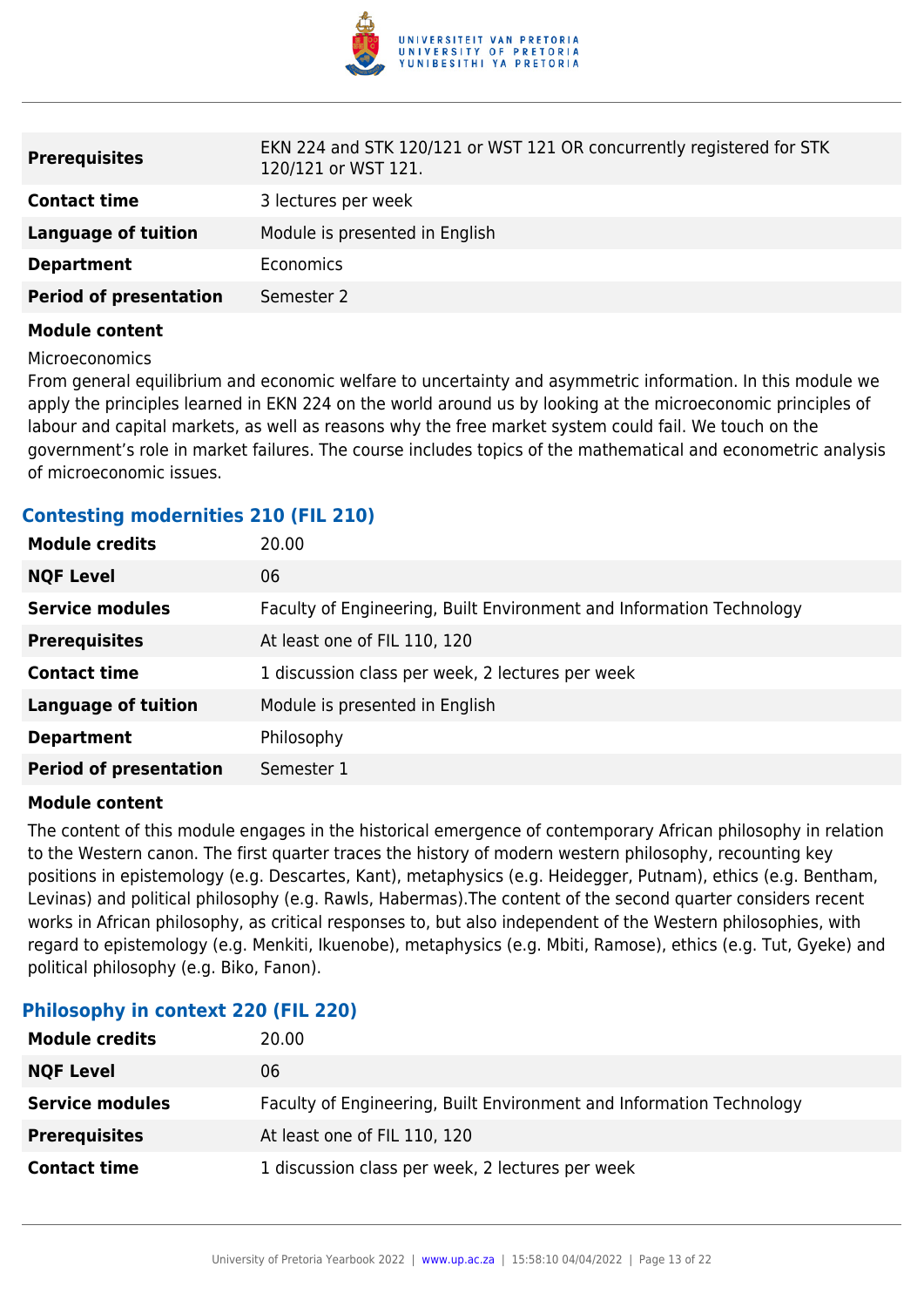

| Language of tuition           | Module is presented in English |
|-------------------------------|--------------------------------|
| <b>Department</b>             | Philosophy                     |
| <b>Period of presentation</b> | Semester 2                     |

In this module contextually relevant aspects of human reality are reflected on through philosophy considered as practical activity. Students will engage issues of social, political, or economic relevance in contemporary (South) Africa, the Global South and beyond. A range of themes may be investigated, such as structure and agency, social imaginaries, issues of social justice, gender and sexuality, the ethics of science and technology, the role of art and others. The focus is on key themes and debates of contemporary relevance and may include issues from any of the sub-disciplines of philosophy such as political philosophy, moral philosophy, epistemology, aesthetics, philosophy of mind and artifical intelligence, and philosophy of science.

#### **International relations 210 (IPL 210)**

| <b>Module credits</b>         | 20.00                                              |
|-------------------------------|----------------------------------------------------|
| <b>NQF Level</b>              | 06                                                 |
| <b>Service modules</b>        | <b>Faculty of Economic and Management Sciences</b> |
| <b>Prerequisites</b>          | PTO 101 (GS)                                       |
| <b>Contact time</b>           | 3 lectures per week                                |
| <b>Language of tuition</b>    | Module is presented in English                     |
| <b>Department</b>             | <b>Political Sciences</b>                          |
| <b>Period of presentation</b> | Semester 1                                         |

#### **Module content**

International theory and organisation

What causes war and peace? Can international order and justice be reconciled? Does the international structure matter? The answers depend on the theoretical lenses through which world politics are viewed. An overview is provided of competing theoretical perspectives of international relations. It includes mainstream and alternative perspectives, as well as the underlying ideas, theories and variants of each. These theories also propose different approaches to global peace, amongst others peace through international organisation. A comprehensive analysis is made of selected international organisations with a universal or regional scope, such as the United Nations, the African Union and the Southern African Development Community, and of international law that underpins these organisations and their activities.

| nternational relations 220 (IPL 220) |                                             |
|--------------------------------------|---------------------------------------------|
| <b>Module credits</b>                | 20.00                                       |
| <b>NQF Level</b>                     | 06                                          |
| <b>Service modules</b>               | Faculty of Economic and Management Sciences |
| Prerequisites                        | PTO 101 (GS), IPL 210(GS)                   |

### **International relations 220 (IPL 220)**

**Contact time** 3 lectures per week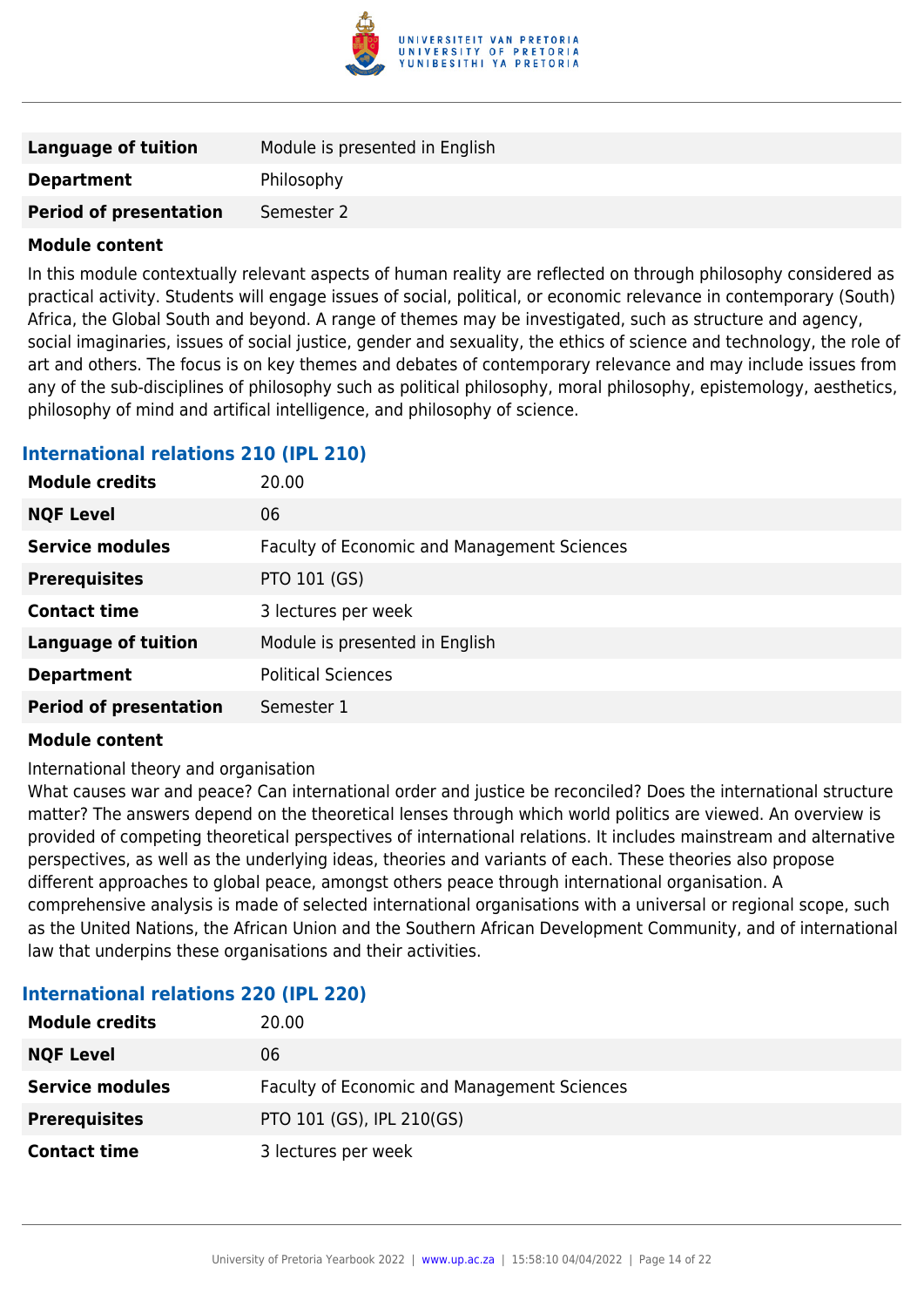

| <b>Language of tuition</b>    | Module is presented in English |
|-------------------------------|--------------------------------|
| <b>Department</b>             | <b>Political Sciences</b>      |
| <b>Period of presentation</b> | Semester 2                     |

Foreign policy and diplomacy

A short introduction to the study of foreign policy is followed by an explanation of the use of the comparative method and a framework for foreign policy analysis and evaluation. This allows for a comparative study of the foreign policies of selected states from the major regions of the world, amongst others of South African foreign policy. In each case study the policy environment, the formulation and implementation processes, as well as the substance of the particular state's foreign policy are covered. Thereafter the focus narrows to diplomacy: the oldest, most versatile and universally used instrument of foreign policy. The nature, history, modes of diplomacy and legal framework of the institution are explored. Examples are drawn from global practice, with specific consideration of the evolution of diplomatic practice within the African and South African context.

#### **Statistics 210 (STK 210)**

| <b>Module credits</b>         | 20.00                                                                                                                                                |
|-------------------------------|------------------------------------------------------------------------------------------------------------------------------------------------------|
| <b>NQF Level</b>              | 06                                                                                                                                                   |
| <b>Service modules</b>        | Faculty of Engineering, Built Environment and Information Technology<br><b>Faculty of Humanities</b><br>Faculty of Natural and Agricultural Sciences |
| <b>Prerequisites</b>          | STK 110, STC 122 or WST 111, WST 121                                                                                                                 |
| <b>Contact time</b>           | 1 practical per week, 3 lectures per week                                                                                                            |
| <b>Language of tuition</b>    | Module is presented in English                                                                                                                       |
| <b>Department</b>             | <b>Statistics</b>                                                                                                                                    |
| <b>Period of presentation</b> | Semester 1                                                                                                                                           |

#### **Module content**

Statistical problem solving. Causality, experimental and observational data. Probability theory. Multivariate random variables. Discrete and continuous probability distributions. Stochastic representations. Measures of association. Expected values and conditional expectation. Simulation techniques. Supporting mathematical concepts. Statistical concepts are demonstrated and interpreted through practical coding and simulation within a data science framework.

#### **Statistics 220 (STK 220)**

| <b>Module credits</b>  | 20.00                                                                                                                                                |
|------------------------|------------------------------------------------------------------------------------------------------------------------------------------------------|
| <b>NQF Level</b>       | 06                                                                                                                                                   |
| <b>Service modules</b> | Faculty of Engineering, Built Environment and Information Technology<br><b>Faculty of Humanities</b><br>Faculty of Natural and Agricultural Sciences |
| <b>Prerequisites</b>   | <b>STK 210 GS</b>                                                                                                                                    |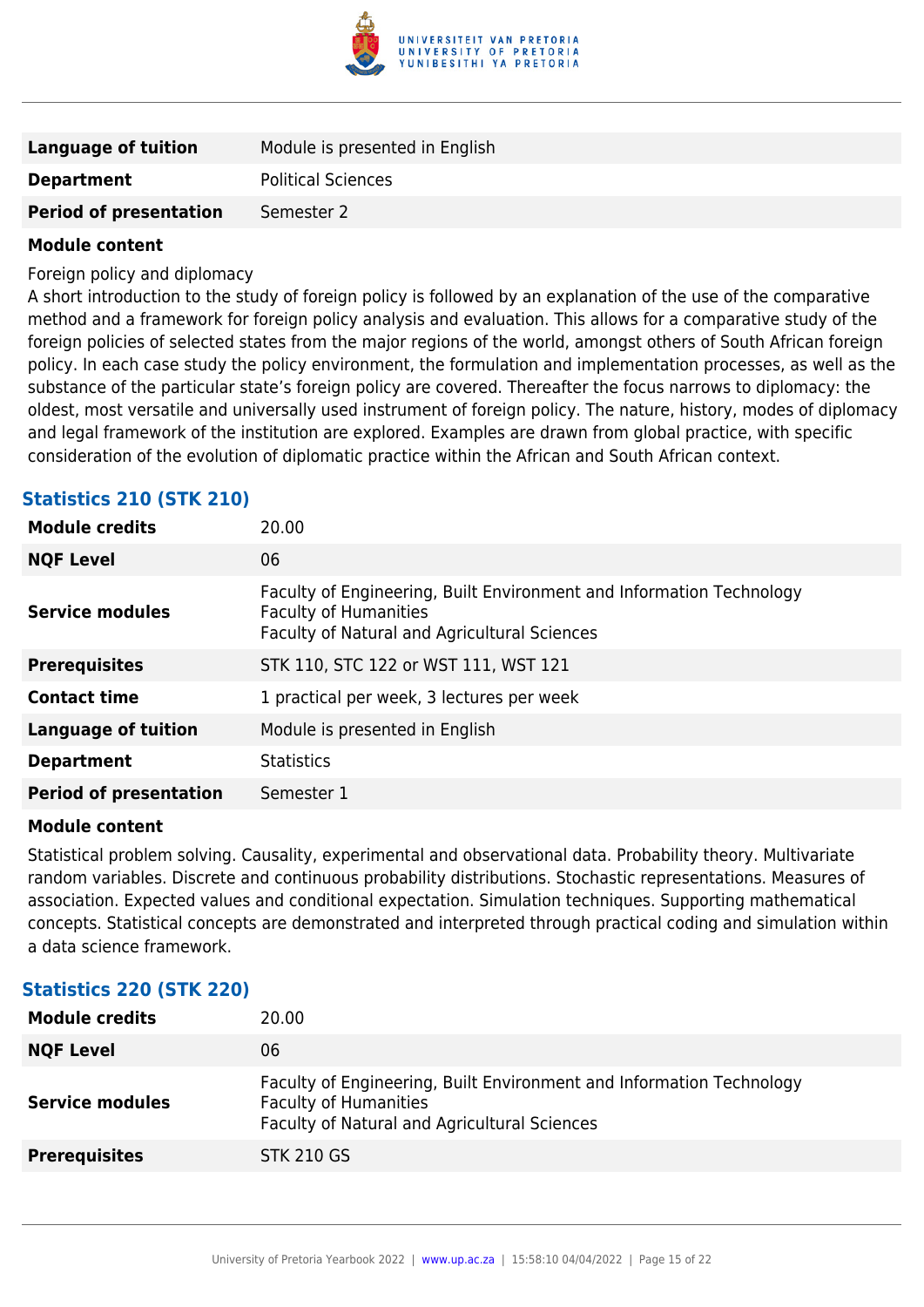

| <b>Contact time</b>           | 1 practical per week, 3 lectures per week |
|-------------------------------|-------------------------------------------|
| <b>Language of tuition</b>    | Module is presented in English            |
| <b>Department</b>             | <b>Statistics</b>                         |
| <b>Period of presentation</b> | Semester 2                                |

Multivariate probability distributions. Sampling distributions and the central limit theorem. Frequentist and Bayesian inference. Statistical learning and decision theory. Simulation techniques enhancing statistical thinking. Supervised learning: linear regression, estimation and inference. Non-parametric modelling. Supporting mathematical concepts. Statistical algorithms. Statistical concepts are demonstrated and interpreted through practical coding and simulation within a data science framework.

#### **Political science 210 (STL 210)**

| <b>Module credits</b>         | 20.00                                              |
|-------------------------------|----------------------------------------------------|
| <b>NQF Level</b>              | 06                                                 |
| <b>Service modules</b>        | <b>Faculty of Economic and Management Sciences</b> |
| <b>Prerequisites</b>          | PTO 101(GS)                                        |
| <b>Contact time</b>           | 3 lectures per week                                |
| <b>Language of tuition</b>    | Module is presented in English                     |
| <b>Department</b>             | <b>Political Sciences</b>                          |
| <b>Period of presentation</b> | Semester 1                                         |

#### **Module content**

#### Political dynamics (Micro)

The study of the theory and practice of behavioural phenomena in politics. With reference to appropriate examples, the emphasis is on the study of political culture, leadership, communication, interests groups, parties and party systems; on elections, electoral systems, voting behaviour; and on public opinion and direct popular control techniques.

#### **Political science 220 (STL 220)**

| <b>Module credits</b>         | 20.00                                              |
|-------------------------------|----------------------------------------------------|
| <b>NQF Level</b>              | 06                                                 |
| <b>Service modules</b>        | <b>Faculty of Economic and Management Sciences</b> |
| <b>Prerequisites</b>          | PTO 101 (GS), STL 210(GS)                          |
| <b>Contact time</b>           | 3 lectures per week                                |
| <b>Language of tuition</b>    | Module is presented in English                     |
| <b>Department</b>             | <b>Political Sciences</b>                          |
| <b>Period of presentation</b> | Semester 2                                         |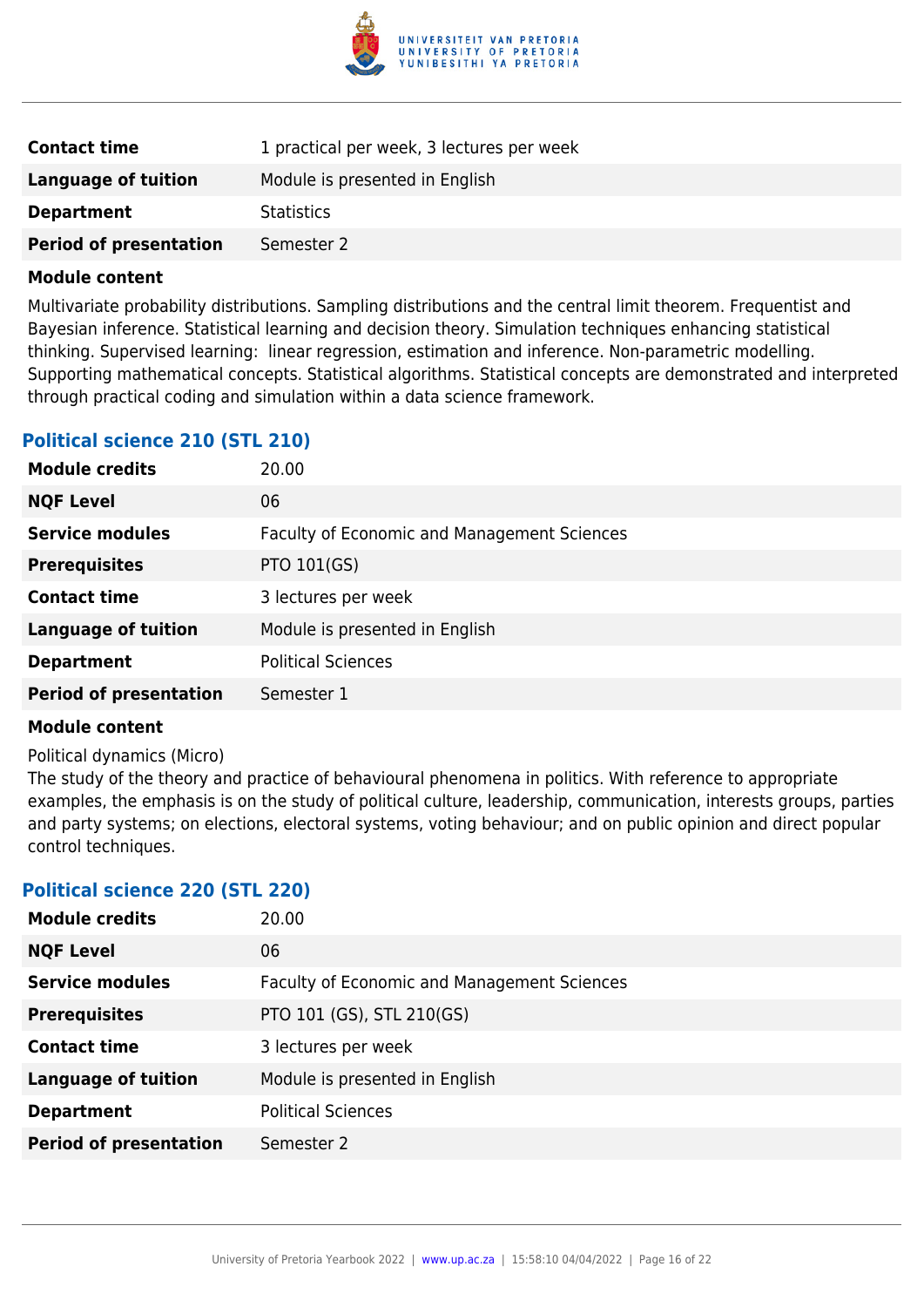

Political dynamics (Macro)

A theoretical basis and framework is provided for the description, analysis and classification of political and policy problems. The emphasis is on the nature of the state, governance and conflict in Africa. Amongst others a study is made of the issues of colonialism and post-colonialism, democratisation, authoritarianism and the development of the state in Africa, in the context of a globalising world.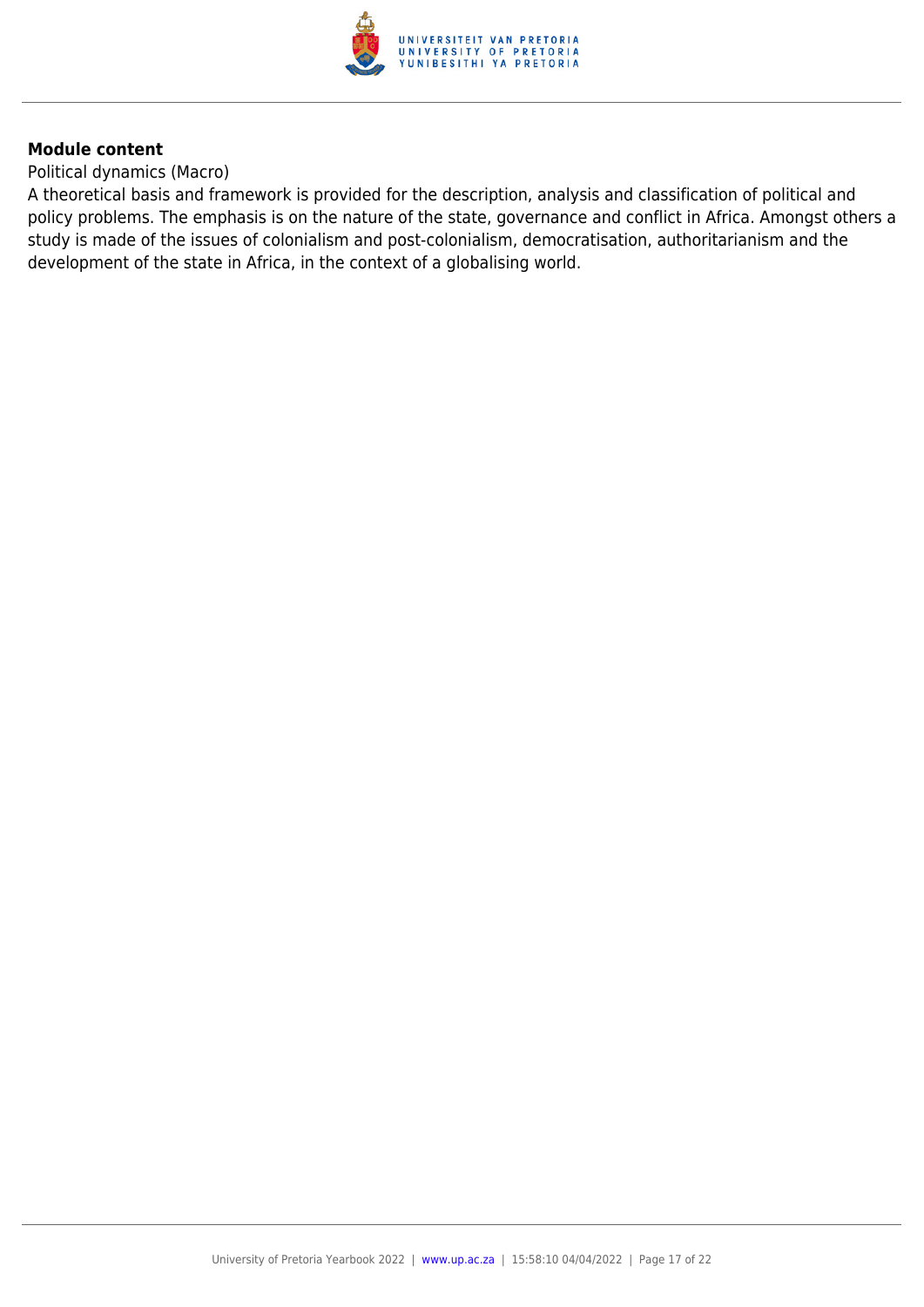

# Curriculum: Final year

#### **Minimum credits: 160**

Students should choose ONE of the following two sequences of Political Sciences modules in Year 3: IPL 310/320 or STL 310/320.

### **Core modules**

#### **Economics 310 (EKN 310)**

| <b>Module credits</b>         | 20.00                                                                                                                                                                               |
|-------------------------------|-------------------------------------------------------------------------------------------------------------------------------------------------------------------------------------|
| <b>NQF Level</b>              | 07                                                                                                                                                                                  |
| <b>Service modules</b>        | Faculty of Engineering, Built Environment and Information Technology<br><b>Faculty of Education</b><br><b>Faculty of Humanities</b><br>Faculty of Natural and Agricultural Sciences |
| <b>Prerequisites</b>          | EKN 214, EKN 234 or EKN 224, EKN 244                                                                                                                                                |
| <b>Contact time</b>           | 1 discussion class per week, 2 lectures per week                                                                                                                                    |
| <b>Language of tuition</b>    | Module is presented in English                                                                                                                                                      |
| <b>Department</b>             | Economics                                                                                                                                                                           |
| <b>Period of presentation</b> | Semester 1                                                                                                                                                                          |

#### **Module content**

#### Public finance

Role of government in the economy. Welfare economics and theory of optimality. Ways of correcting market failures. Government expenditure theories, models and programmes. Government revenue. Models on taxation, effects of taxation on the economy. Assessment of taxation from an optimality and efficiency point of view. South African perspective on public finance.

#### **Economics 320 (EKN 320)**

| <b>Module credits</b>         | 20.00                                                                                                                                                                               |
|-------------------------------|-------------------------------------------------------------------------------------------------------------------------------------------------------------------------------------|
| <b>NQF Level</b>              | 07                                                                                                                                                                                  |
| <b>Service modules</b>        | Faculty of Engineering, Built Environment and Information Technology<br><b>Faculty of Education</b><br><b>Faculty of Humanities</b><br>Faculty of Natural and Agricultural Sciences |
| <b>Prerequisites</b>          | <b>EKN 310 GS</b>                                                                                                                                                                   |
| <b>Contact time</b>           | 1 discussion class per week, 2 lectures per week                                                                                                                                    |
| <b>Language of tuition</b>    | Module is presented in English                                                                                                                                                      |
| <b>Department</b>             | Economics                                                                                                                                                                           |
| <b>Period of presentation</b> | Semester 2                                                                                                                                                                          |
|                               |                                                                                                                                                                                     |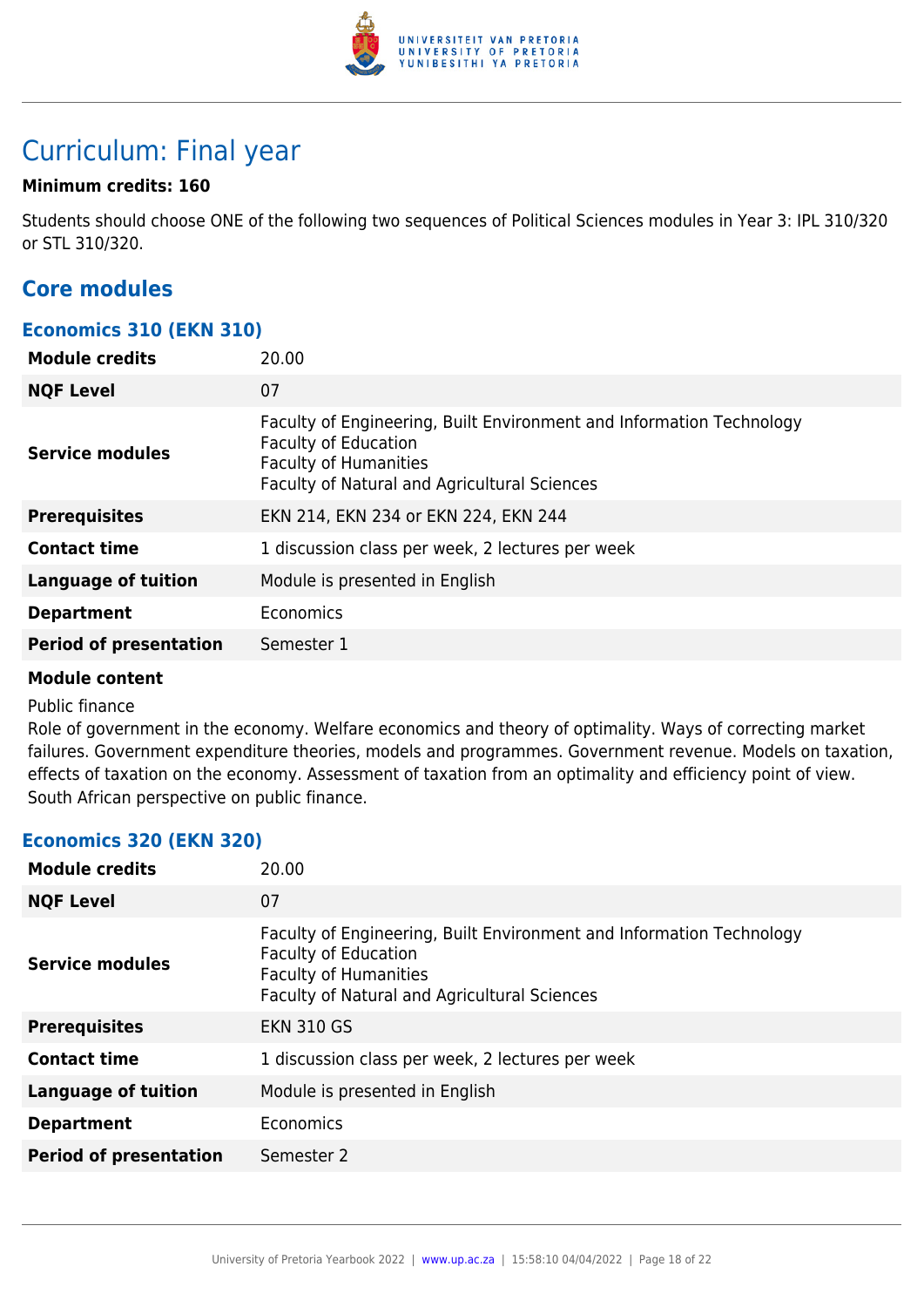

#### Economic analyses

Identification, collection and interpretation process of relevant economic data; the national accounts (i.e. income and production accounts, the national financial account, the balance of payments and input-output tables); economic growth; inflation; employment, unemployment, wages, productivity and income distribution; business cycles; financial indicators; fiscal indicators; social indicators; international comparisons; relationships between economic time series - regression analysis; long-term future studies and scenario analysis; overall assessment of the South African economy from 1994 onwards.

#### **Self and subjectivity 310 (FIL 310)**

| <b>Module credits</b>         | 30.00                                                                |
|-------------------------------|----------------------------------------------------------------------|
| <b>NQF Level</b>              | 07                                                                   |
| <b>Service modules</b>        | Faculty of Engineering, Built Environment and Information Technology |
| <b>Prerequisites</b>          | At least three of FIL 110, 120, 210, 220                             |
| <b>Contact time</b>           | 1 discussion class per week, 2 lectures per week                     |
| <b>Language of tuition</b>    | Module is presented in English                                       |
| <b>Department</b>             | Philosophy                                                           |
| <b>Period of presentation</b> | Semester 1                                                           |

#### **Module content**

In this module the focus is on understanding humankind, its knowledge and its relation to reality.This module traces the development of the conceptions of 'self' and 'subjectivity' in any given philosophical tradition in Africa, or more generally the Global South or the West, by focussing, amongst others, on issues such as the nature of the human mind, existentialism, the nature of personal identity, the relation between personal identity and morality, the nature of subjective experience and the issue of free will.

#### **Philosophy in context 320 (FIL 320)**

| <b>Module credits</b>         | 30.00                                                                |
|-------------------------------|----------------------------------------------------------------------|
| <b>NQF Level</b>              | 07                                                                   |
| <b>Service modules</b>        | Faculty of Engineering, Built Environment and Information Technology |
| <b>Prerequisites</b>          | FIL 110, 120, 210, 220 and 310                                       |
| <b>Contact time</b>           | 1 discussion class per week, 2 lectures per week                     |
| <b>Language of tuition</b>    | Module is presented in English                                       |
| <b>Department</b>             | Philosophy                                                           |
| <b>Period of presentation</b> | Semester 2                                                           |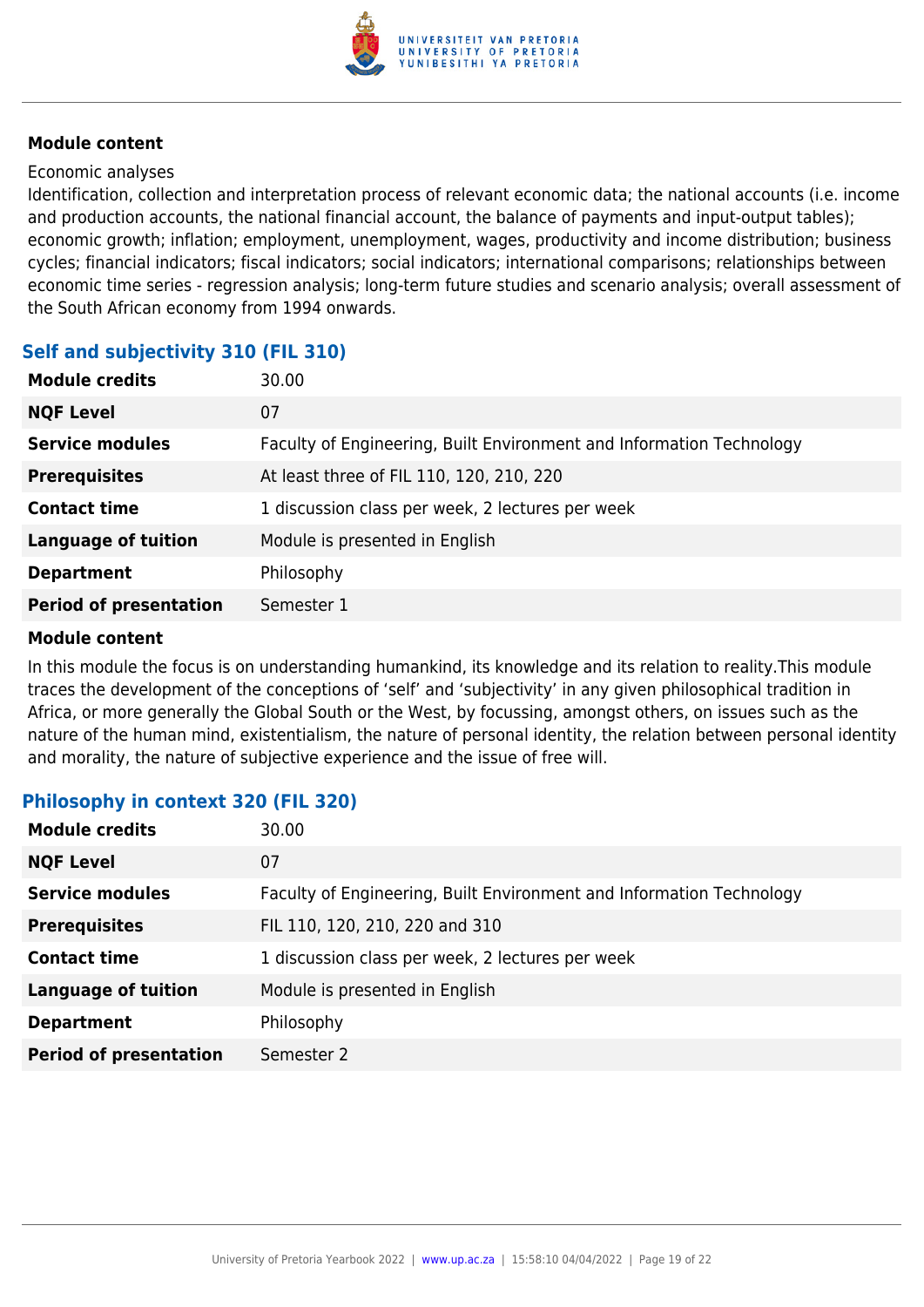

In this module contextually relevant aspects of human reality are reflected on through philosophy considered as practical activity. Students will engage issues of social, political, or economic relevance in contemporary (South) Africa, the Global South and beyond. A range of themes may be investigated, such as, structure and agency, social imaginaries, issues of social justice, gender and sexuality, the ethics of science and technology, the role of art and others. The focus is on key themes and debates of contemporary relevance and may include issues from any of the sub-disciplines of philosophy such as political philosophy, moral philosophy, epistemology, aesthetics, philosophy of mind and artificial intelligence, and philosophy of science.

#### **International relations 310 (IPL 310)**

| <b>Module credits</b>         | 30.00                                              |
|-------------------------------|----------------------------------------------------|
| <b>NQF Level</b>              | 07                                                 |
| <b>Service modules</b>        | <b>Faculty of Economic and Management Sciences</b> |
| <b>Prerequisites</b>          | PTO 101, IPL 210(GS), 220(GS)                      |
| <b>Contact time</b>           | 3 lectures per week                                |
| <b>Language of tuition</b>    | Module is presented in English                     |
| <b>Department</b>             | <b>Political Sciences</b>                          |
| <b>Period of presentation</b> | Semester 1                                         |

#### **Module content**

#### International political economy

The nature and functioning of the international contemporary political-economic order are analysed against the background of the process of globalisation. The focus is on the interaction of political and economic trends and issues such as the economic importance and political impact of regional trade blocs; the debt burden of states; international aid; the role and influence of multinational corporations; and the transfer of technology to lessdeveloped countries; the rise of new economic powers in the Global South; and global economic governance.

#### **International relations 320 (IPL 320)**

| <b>Module credits</b>         | 30.00                                              |
|-------------------------------|----------------------------------------------------|
| <b>NQF Level</b>              | 07                                                 |
| <b>Service modules</b>        | <b>Faculty of Economic and Management Sciences</b> |
| <b>Prerequisites</b>          | PTO 101, IPL 210(GS), 220(GS), 310(GS)             |
| <b>Contact time</b>           | 3 lectures per week                                |
| <b>Language of tuition</b>    | Module is presented in English                     |
| <b>Department</b>             | <b>Political Sciences</b>                          |
| <b>Period of presentation</b> | Semester 2                                         |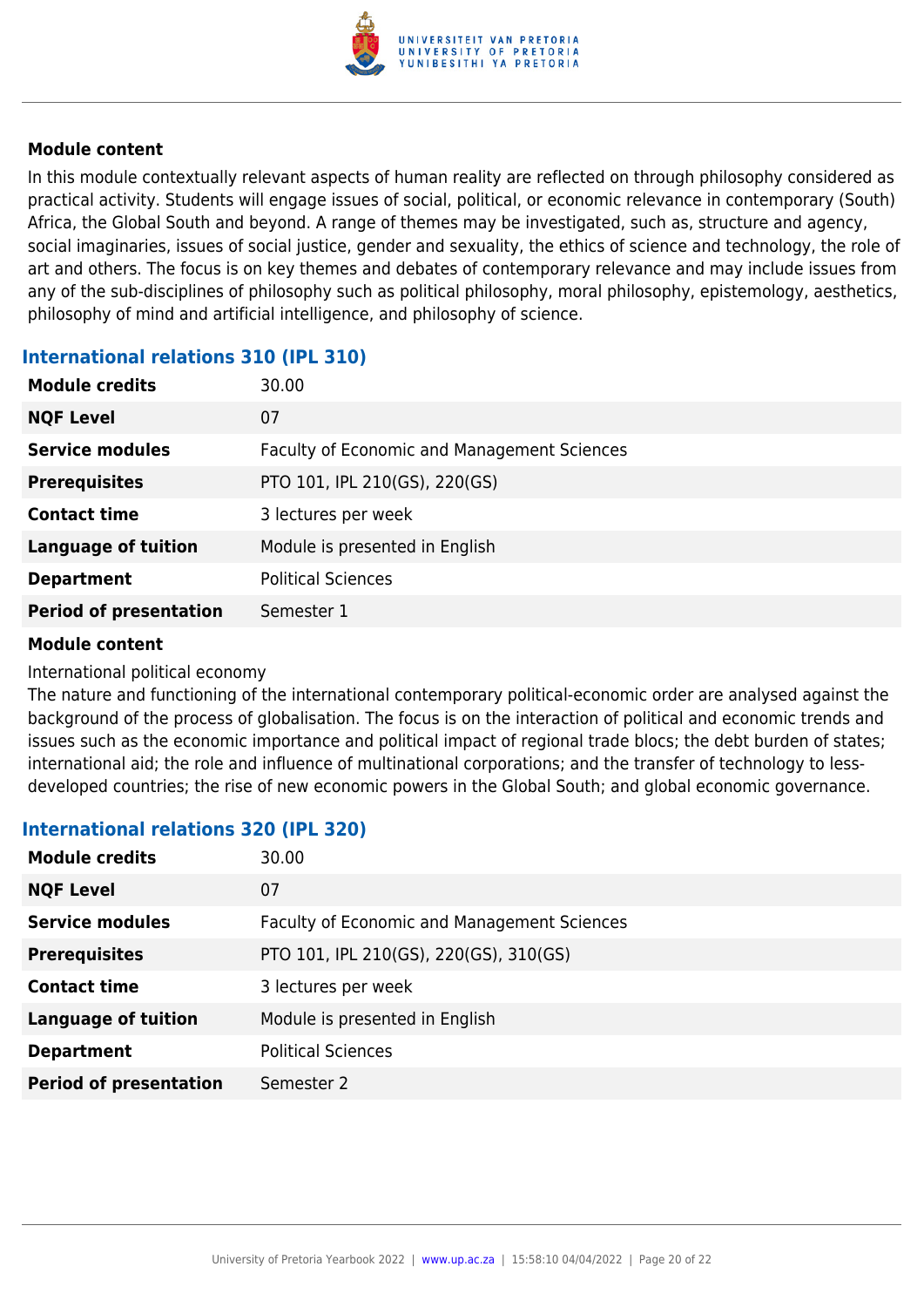

Security and strategic studies

A study of traditional and contemporary approaches to security and strategy. Attention is paid to new theories on war, security and strategy; military and non-military security issues and threats; the national security of developing states; as well as the relationship between policy, strategy and tactics. The latter includes an introductory overview of the nature, levels, patterns, forms and instruments of strategy, and the laws of war. The national, regional and continental security situation in Africa and modes of multilateral security cooperation in particular are analysed, also in relation to extra-continental trends. Regarding the aforesaid, emphasis is placed on the legal and institutional framework, national security policy and strategic posture of South Africa.

#### **Political science 310 (STL 310)**

| 30.00                                                                       |
|-----------------------------------------------------------------------------|
| 07                                                                          |
| Faculty of Economic and Management Sciences<br><b>Faculty of Humanities</b> |
| PTO 101, STL 210(GS), 220(GS)                                               |
| 3 lectures per week                                                         |
| Module is presented in English                                              |
| <b>Political Sciences</b>                                                   |
| Semester 1                                                                  |
|                                                                             |

#### **Module content**

#### Political theory

A theoretical and normative study of political ideas. This includes the study of key political thinkers such as Plato, Thomas Hobbes and John Rawls as well as the contemporary manifestations of ideologies such as liberalism, socialism, conservatism and nationalism. This normative assessment of politics concludes with a critical evaluation of the development, nature and practical value of prominent democratic theories including participatory, legal, and deliberative democracy.

#### **Political science 320 (STL 320)**

| <b>Module credits</b>         | 30.00                                              |
|-------------------------------|----------------------------------------------------|
| <b>NQF Level</b>              | 07                                                 |
| <b>Service modules</b>        | <b>Faculty of Economic and Management Sciences</b> |
| <b>Prerequisites</b>          | PTO 101, STL 210(GS), STL 220(GS), 310(GS)         |
| <b>Contact time</b>           | 3 lectures per week                                |
| <b>Language of tuition</b>    | Module is presented in English                     |
| <b>Department</b>             | <b>Political Sciences</b>                          |
| <b>Period of presentation</b> | Semester 2                                         |